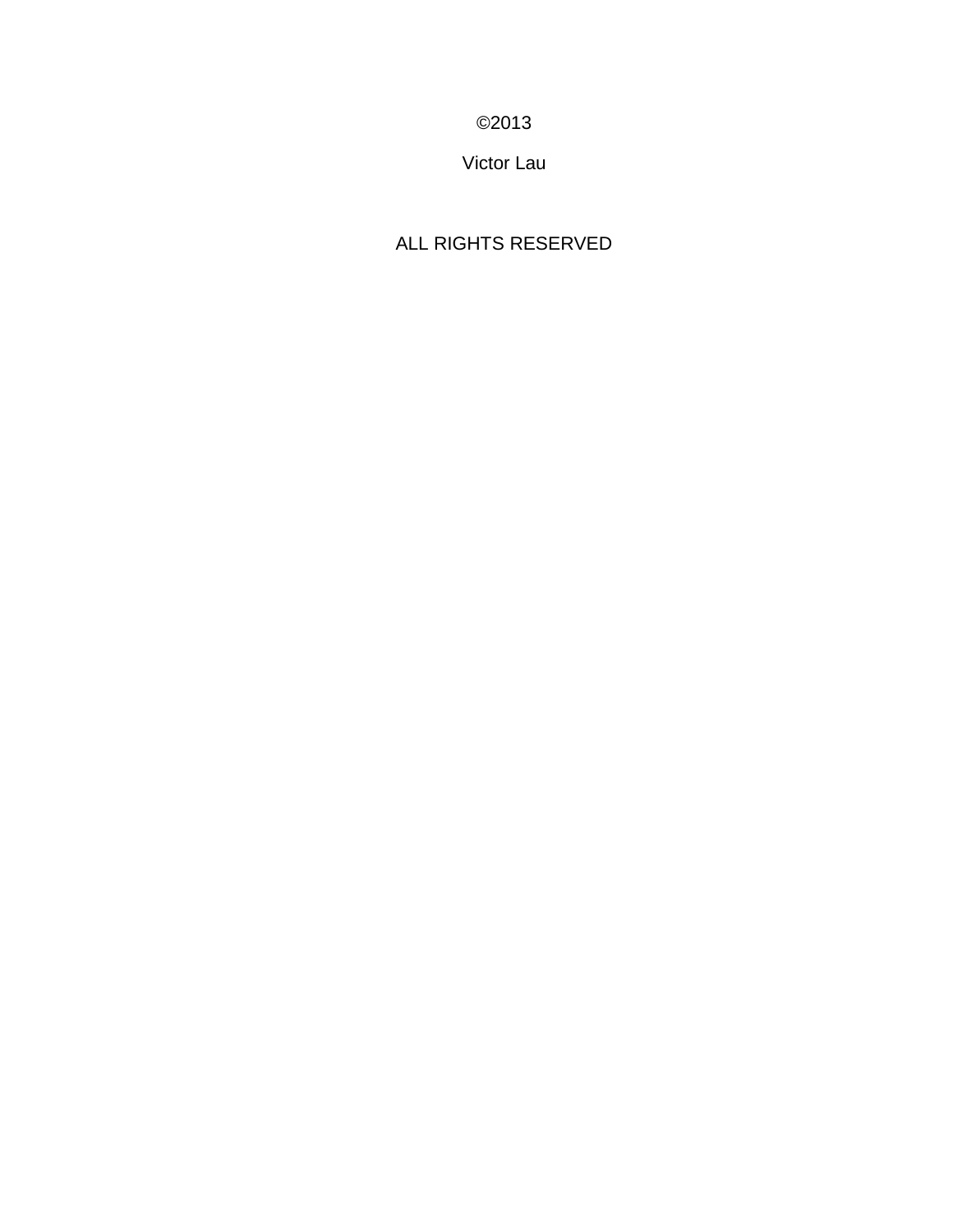# CEREBELLUM'S ROLE IN DUAL TASKING WITH AUTOMATICITY OF **MOVEMENTS**

by

# VICTOR LAU

A Dissertation submitted to the

Graduate School-Newark

Rutgers, The State University of New Jersey

in partial fulfillment of the requirements

for the degree of

Master of Biology

Graduate Program in

written under the direction of

Dr. Andrew Hill

and approved by

\_\_\_\_\_\_\_\_\_\_\_\_\_\_\_\_\_\_\_\_\_

Dr. Laszlo Zaborszky

Newark, New Jersey

\_\_\_\_\_\_\_\_\_\_\_\_\_\_\_\_\_\_\_\_\_

May 2013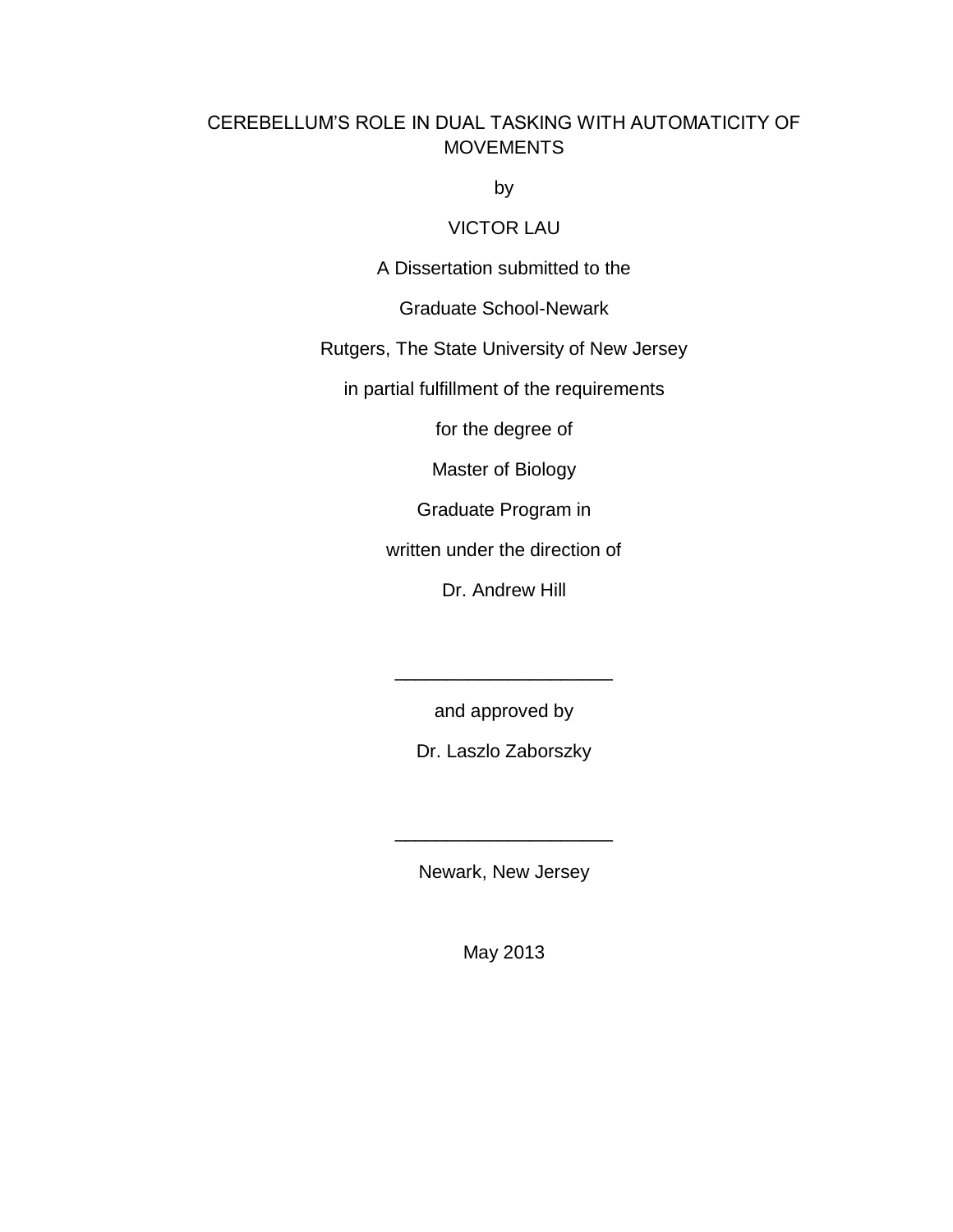# ABSTRACT OF THE DISSERTATION Cerebellum's Role in Dual Tasking with Automaticity of Movements By Victor Lau

Dissertation Director:

Dr. Andrew Hill

People perform dual task performances involving cognitive and motor processes. For example, a skilled typist can type while holding a conversation. The cerebellum plays a key role in allowing individuals to perform these kinds of tasks simultaneously. In the performance of these dual tasks, motor movements are "automatic" or trivial to many individuals and thus, do not require explicit attention. Damage to this brain region may impair the performance of automatic motor tasks. Through neuroimaging, researchers were able to show the importance and involvement of the cerebellum in automation during the performance of two concurrent tasks. However, the specific role of the cerebellum in cognition and true mechanism of automation remains a challenge for future investigations.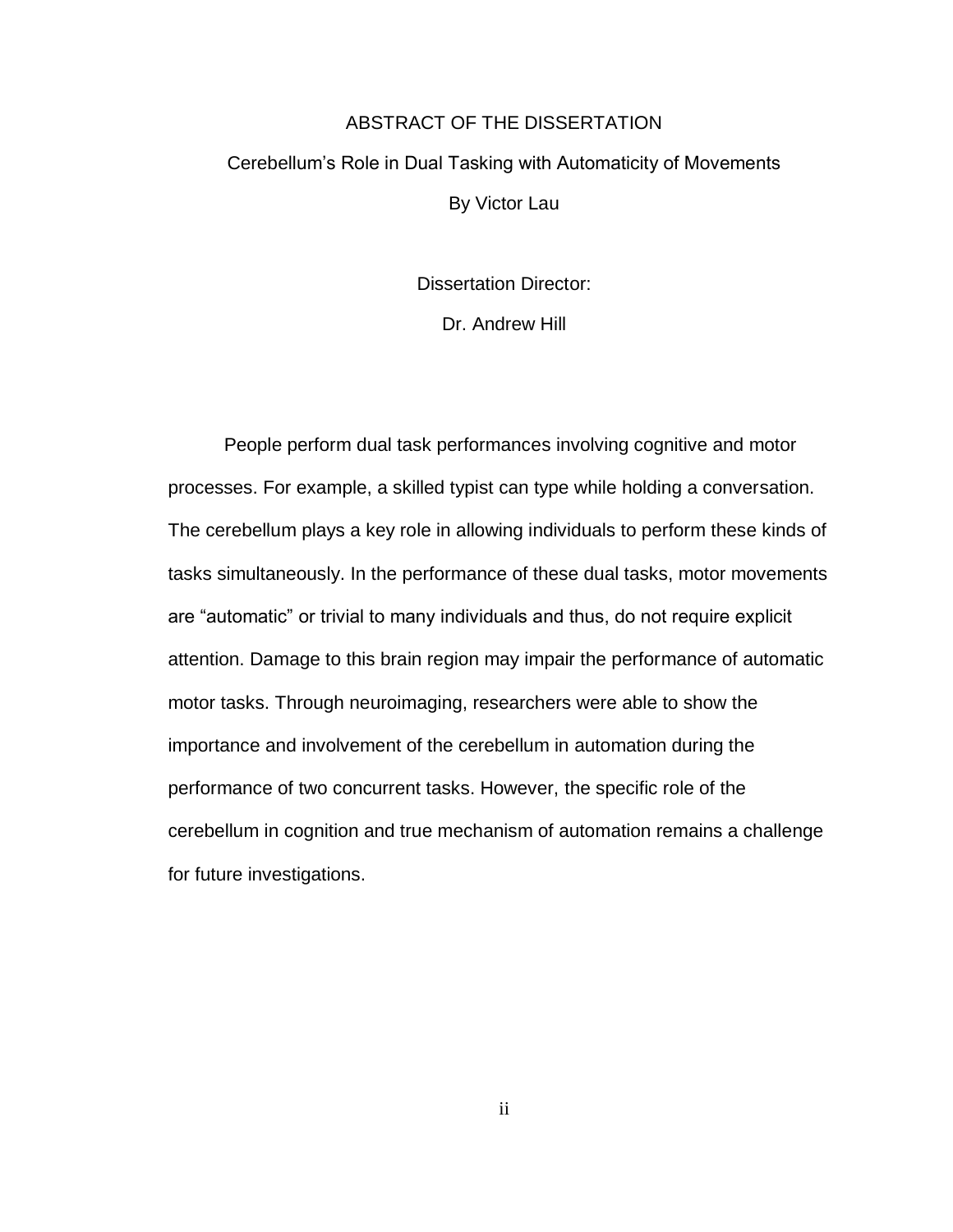Preface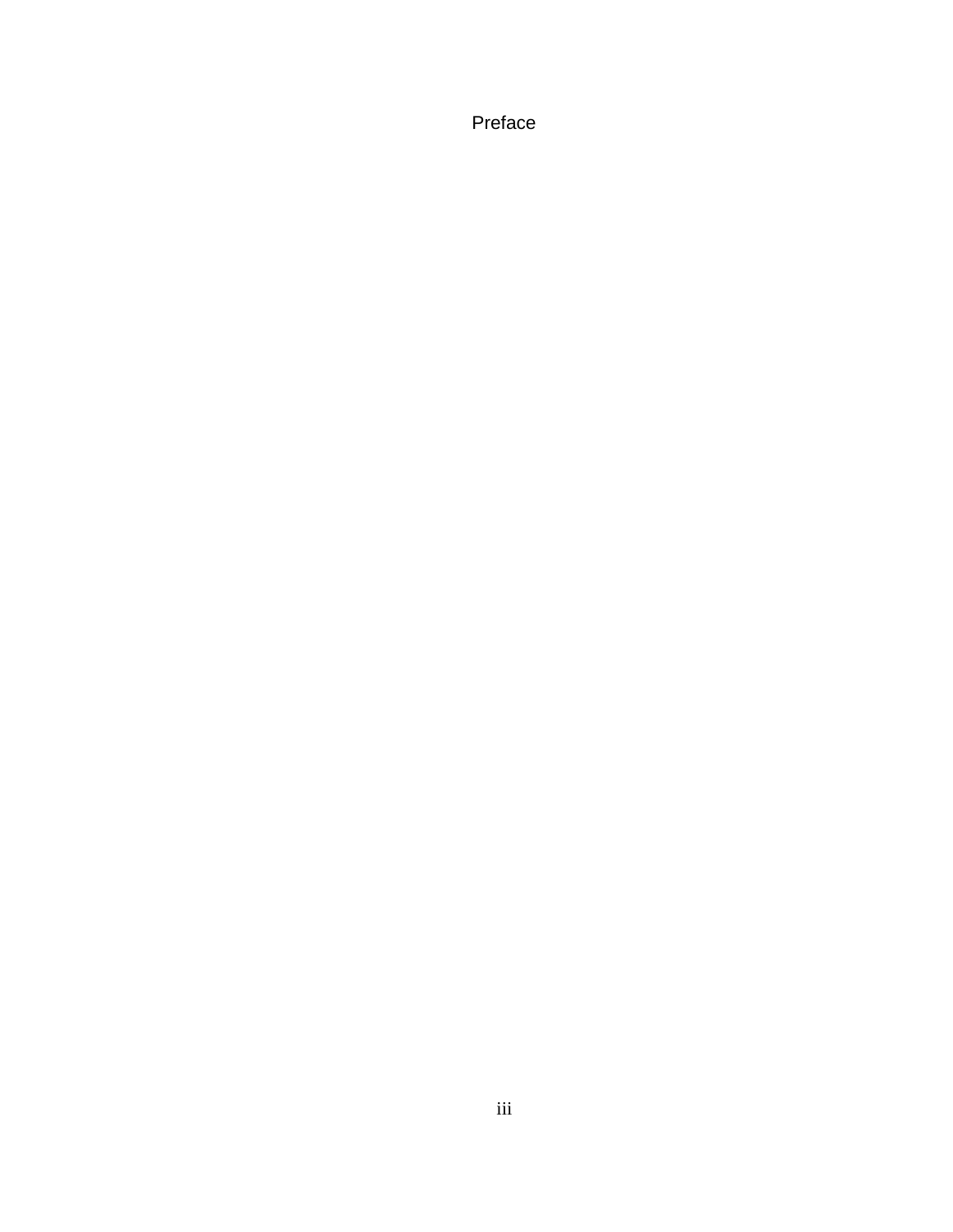# Acknowledgement and/or Dedication

I would like to thank the members of my committee, Dr. Andrew Hill and Dr. Laszlo Zaborszky, for their tremendous support, thorough feedback, and patience when facing many obstacles. Also, I would like to thank friends and families, who have willingly shared their precious time supporting me throughout the entire process. They all made this review possible and I am grateful.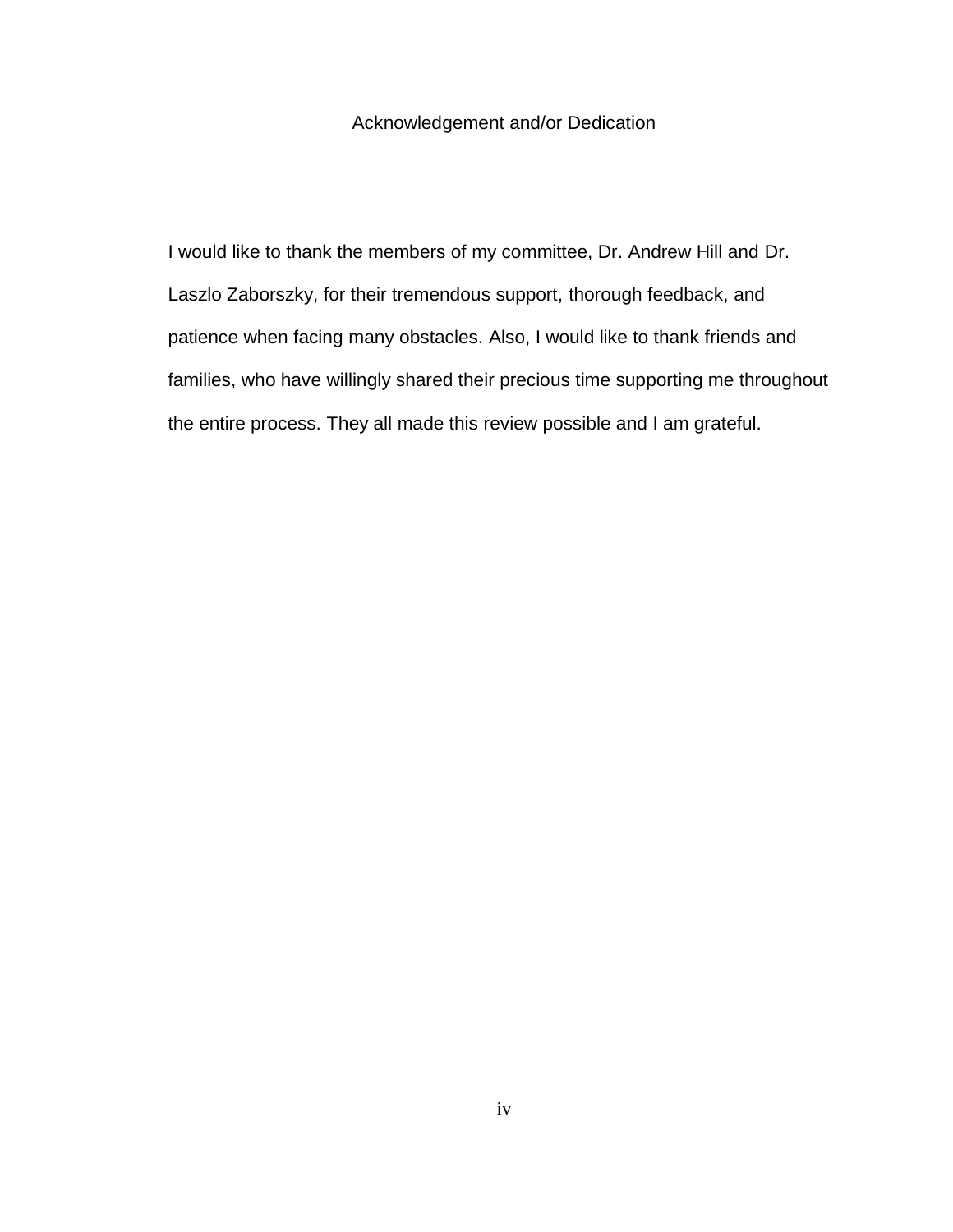Table of Contents

| <b>Topics</b>                                                            | <b>Pages</b> |
|--------------------------------------------------------------------------|--------------|
| Introduction                                                             | 1            |
| Understanding the Structure and Adaptive Roles of the<br>Cerebellum      | 1            |
| Cerebellar-damaged Patients                                              | 6            |
| Neural Activity of Cerebellum Associated with<br>Automaticity            | 13           |
| Insight of Automation Mechanism                                          | 20           |
| Importance of Understanding the Nature of Cerebellum<br>and Automaticity | 21           |
| Conclusion                                                               | 23           |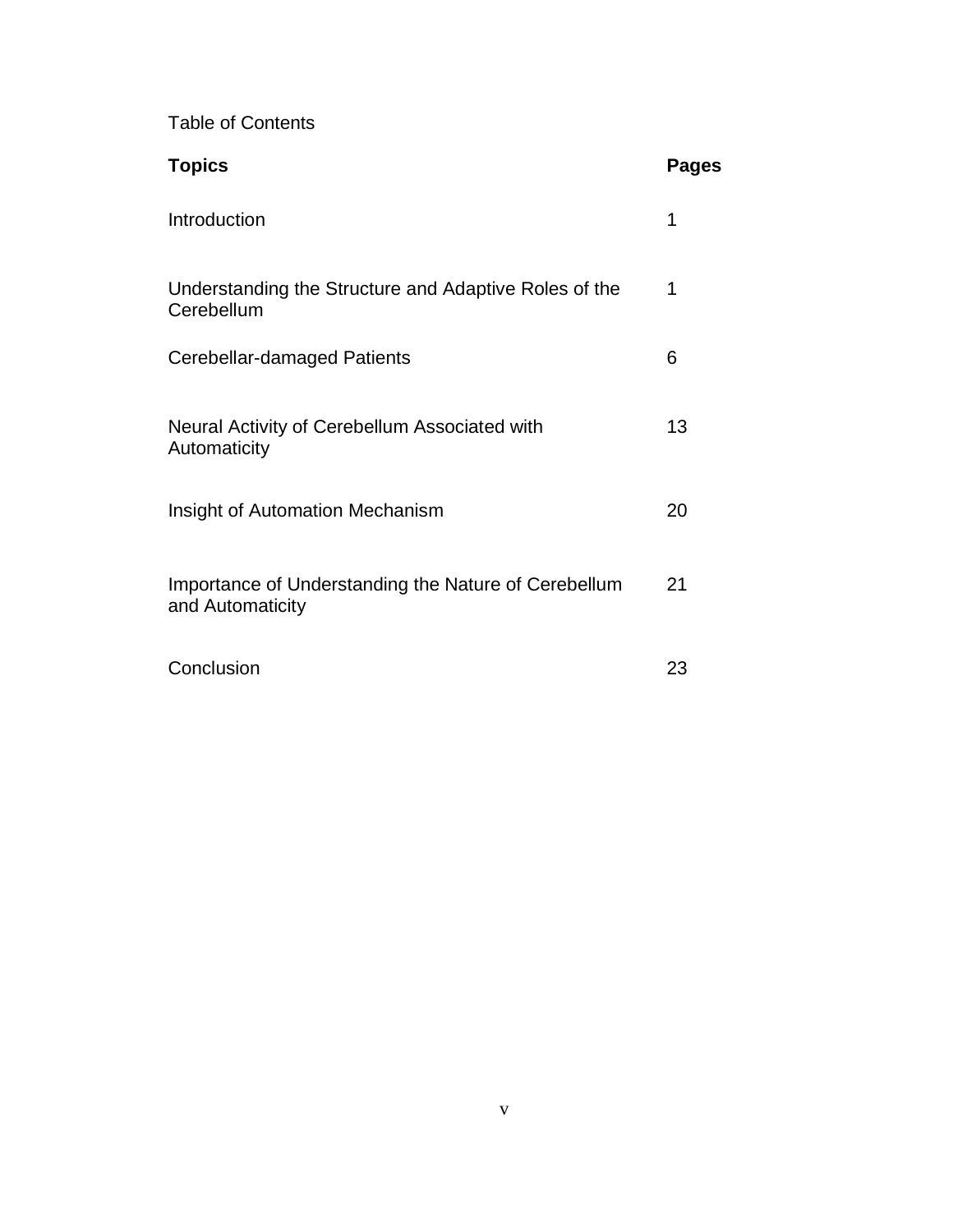### **Introduction:**

Automaticity in motor functions is defined as bodily action that can be done with no demand of attention. These movements can be established by a learned behavior by practice or repetitive movements. The cerebellum plays a crucial role in dual tasking by accomplishing automaticity when one practices and accurately perform a desired motor movements. While performing the automatic motor task, a person can pay attention to another task. An example of automaticity can be seen in the everyday act of walking. The control of the body during walking is not mentally taxing to the person in motion because the limb movements involved in walking have already been practiced and learned. The attention of the individual may be directed towards the presence of other nearby pedestrians, vehicles, and street signs. This kinematic of movement of walking is considered to be automatic, requiring little to no attention. During walking, the majority of the cerebellum's output travels to the motor system. The cerebellum never initiates the movements, but modifies the motor commands to make movements more accurate and adaptive.

In this thesis, I will present information showing that the cerebellum is crucial for dual tasking through functional connections related to brain regions and due to its involvement of learned motor movement.

# **Understanding the Structure and Adaptive Roles of the Cerebellum:**

The cerebellum consists of multiple layers; the innermost layer, granule cell layer, is made up of granule cells that are very small, densely packed neurons; the middle layer, purkinje cell layer, is made up of purkinje cells that are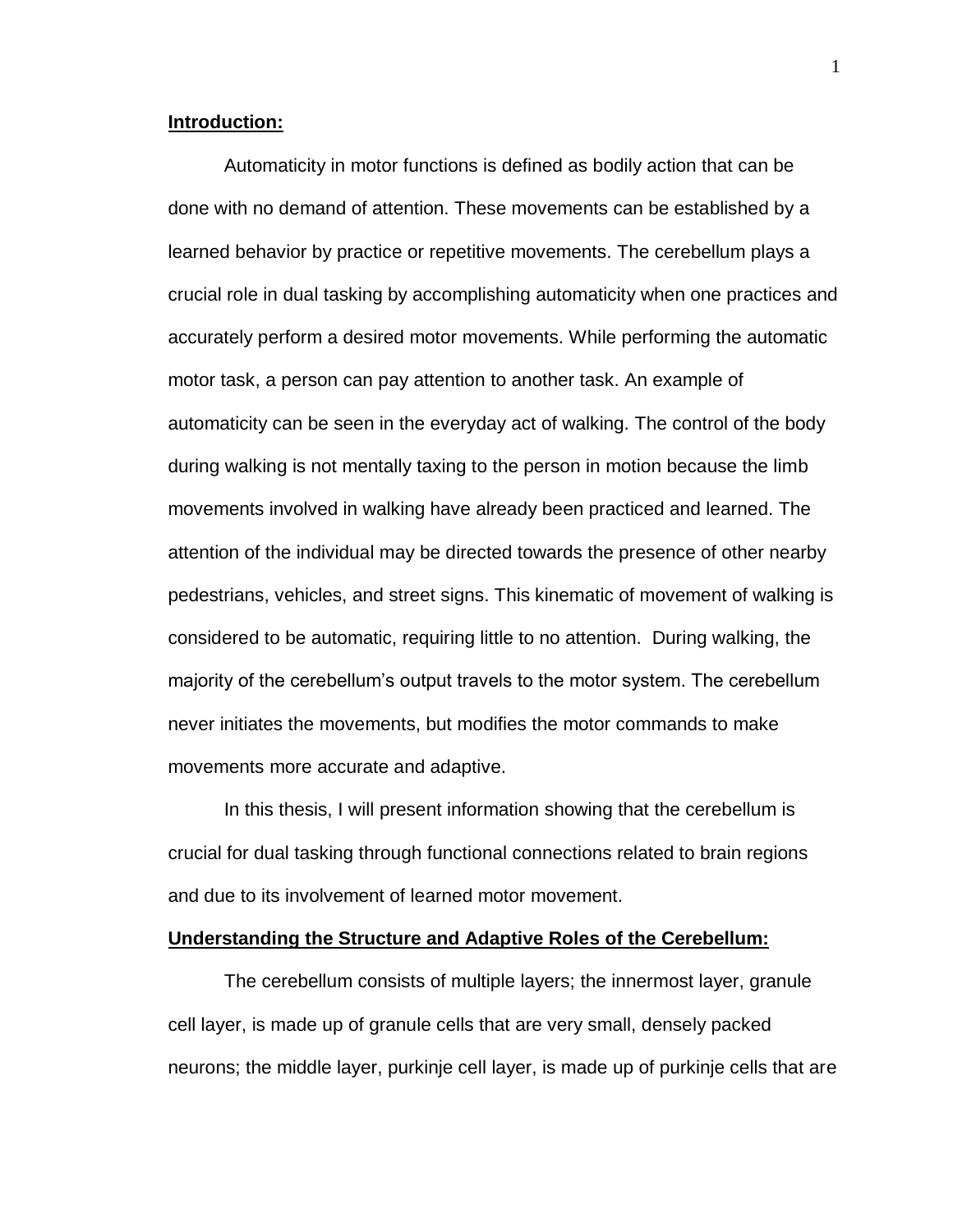oriented in parallel; and the outermost layer, molecule layers, is made of many cells types, including the dendrites of the purkinje cells and axons of the granule cells. The granule layer receives sensory inputs from the mossy fibers, which, in turn, receives stimuli from sensory neurons. From the granule layer, the signal input goes through the interneurons to the purkinje cells. The purkinje cells will take the modified signal output from the cerebellum to the effector neurons. Along with the mossy fibers, climbing fibers carry information from the spinal cord to the olivary nucleus, projecting synapses with the purkinje cells. All these afferent and efferent neurons are involved in an adaptive process, which allows the brain to initiate learned responses.

The cerebellum learns and adapts signal input and responses through two systems: the feedback and feed forward adaptive system. The feedback system takes in sensory input and constantly compares the desired output to the actual output. The feedback system is ideal for short movements because it constantly compares the desired output to the actual output. If the actual output is faster than the sensory input, the cerebellum will overshoot or undershoot the signals to the effector neurons effecting the movements. In longer movements, such as reaching out for an item, the feed forward system is favored. In the feed forward system, the sensory input is taken and processed through the cerebellum to make an actual output. There is no comparing between the desired output and actual output. This system is based on trial and error. The error signal from the climbing fibers provides teaching signals to the cerebellum for more accurate movements in the future.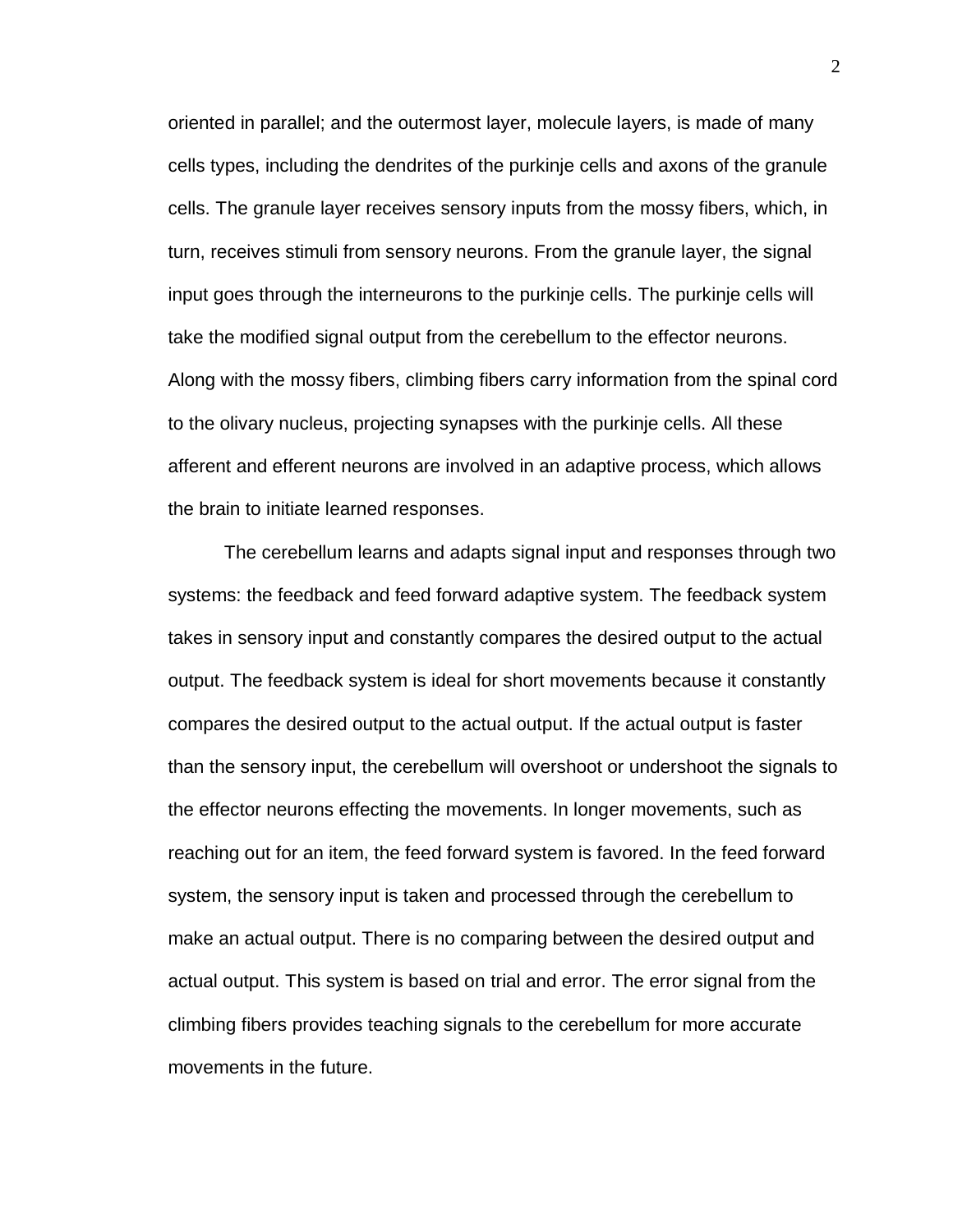In order for a movement to be executed efficiently and automatically, the cerebellum undergoes motor learning. According to Albert et al. (2009), there are changes in the activity level of the cerebellum during the learning of a visuomotor task. The investigators performed a study consisting of two groups, a test group of 12 subjects and a control group of 12 subjects. The visuomotor task required the participant to move a cursor to a defined target. The control group manipulated a joystick which resulted in a cursor moving to a target. The test group had to learn and adapt the cursor's movement because of an internal mechanism in the activity which increased the angle of the cursor by 10 degrees every minute in relation to the joystick movement. Therefore, the test group had to learn to adjust the joystick movement to account for this perturbation.

The investigators determined that the cerebellum increased its input and output signals when the test group did the task. Scans of the brain during the task illustrate that the fronto-parietal and cerebellar circuits are active during the visuomotor adaption and are required in order to retain the motor skill beyond the time of the task itself (Albert et al. 2009). This data illustrates that the cerebellum plays an important role in learning and adapting to a new motor skill.

The adaptation to external stimuli is carried out within the cerebellum in the form of changes in the synapses between neurons. The mossy-fibers provide the major input to the cerebellum as they enter the middle and inferior cerebellar peduncles. A number of the mossy fiber will branch off to make contact with deep cerebellar nuclei. The others will rise into the cerebellar white matter. Here, branches of axons innervate granule cell within numerous folia. These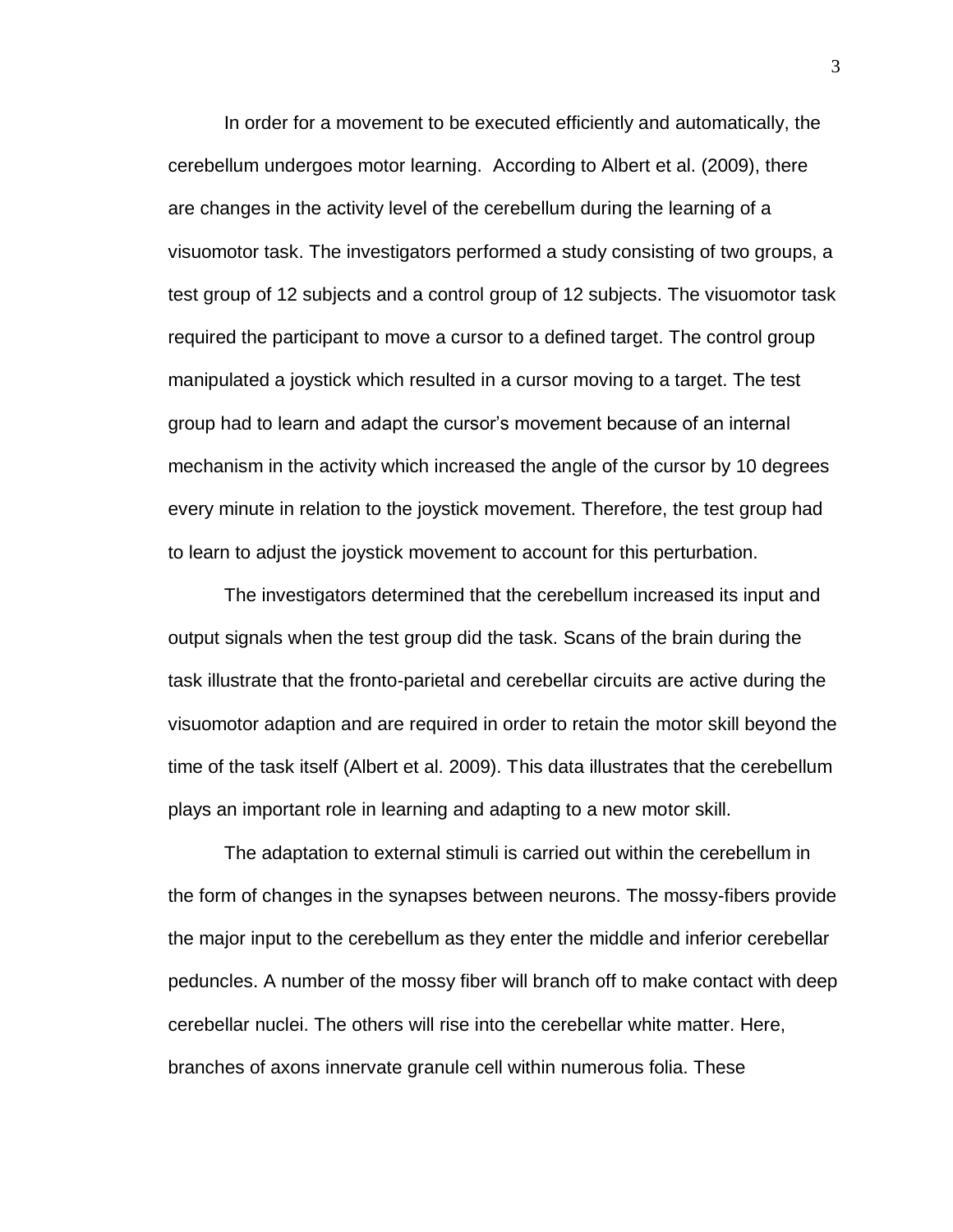innervations seem to be illustrated by an adaptive-filter model of the cerebellum depicted by Paul Dean and John Porril (2008).

The model inputs are split into two components, which are weighted independently. The two components are the parallel fibers and the signal from the synapse between parallel fibers and purkinje cells. Then the two components would recombine to produce an output from the filter in a form of purkinje cell simple spikes. Thus, the central task of the filter is to determine the weight of the parallel fibers' and synapse between fibers and purkinje cells, as the output is dependent on the values of the components' weights. The two independent component values are labeled as teaching weight and learning weight. Teaching weight corresponds to the input of climbing fiber and is related to performance error (Dean and Porrill, 2008). The correlations of these weights determine longterm depression or long-term potentiation, but, if uncorrelated, there will be no change. If the weight of the parallel-fibers is positively correlated with the weight of the climbing fibers, then the output signal weight will be reduced, resulting in long-term depression. If the weight of the parallel-fibers is negatively correlated with the weight of the climbing fibers, then output signal weight will be increased, resulting in long-term potentiation. Dean and Porrill (2008) state that the quantitative form of the weights corresponds to Sejnowski's covariance learning rule. Based on these weights, the cerebellum processes the values and modifies the output signal which results in the desired output movement. The adaptive process may allow the cerebellum to incorporate the consequences of movement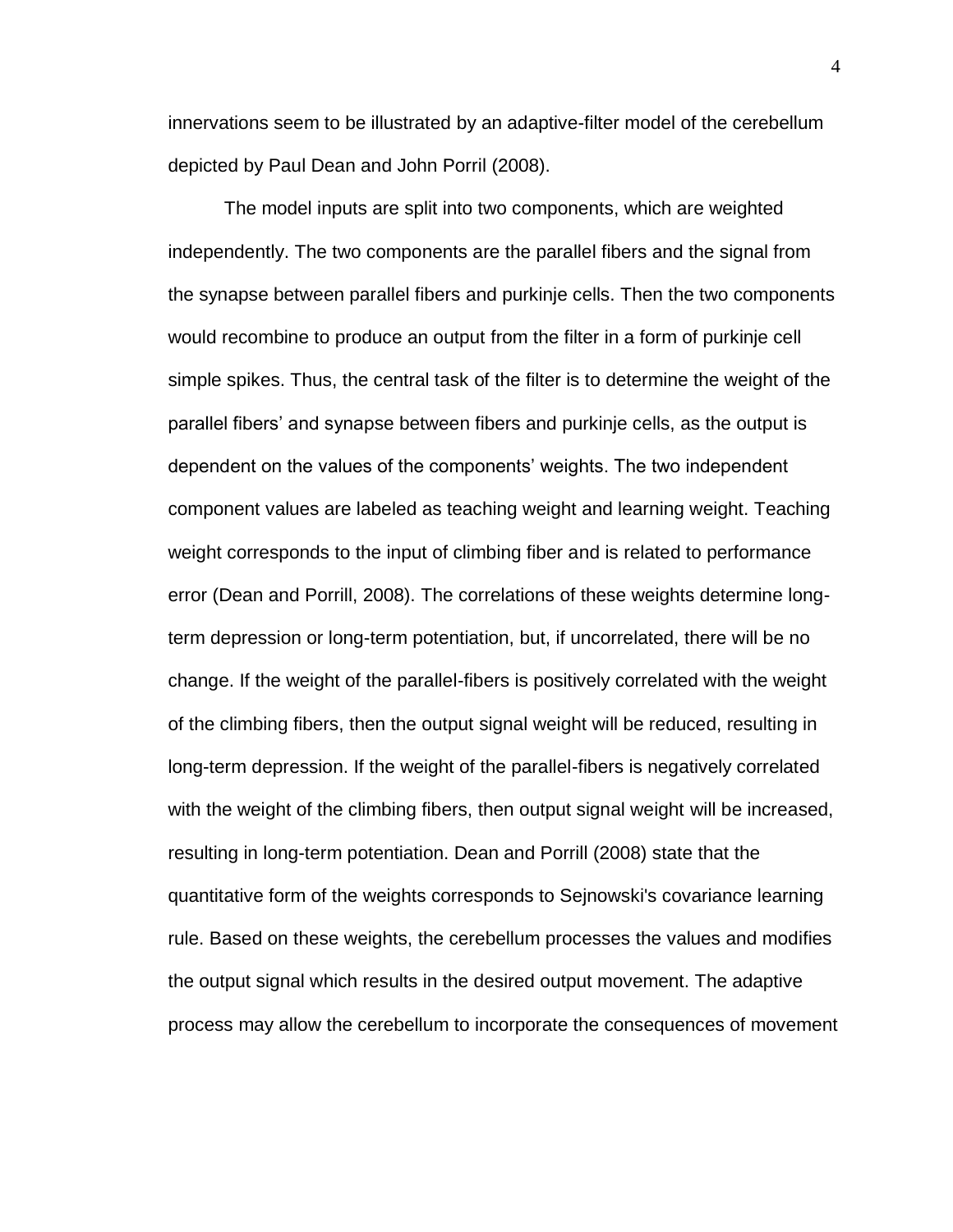error to guide motor adaptation. After the habituation of a movement, the response becomes automatic.

Automaticity of a single movement requires minimal involvement of the cerebellum. But most actions require the use of multiple movements, which requires more direct involvement of the cerebellum to perform the movements. Aramaki et al. (2010) demonstrated that during bimanual asymmetric movements, more resources of the brain were required to perform the task at hand. Seventeen subjects, age ranging from 25 to 38 years old took part in Aramaki et al. (2010). Ten were males and 7 were females. All of the subjects were right-handed and had no psychiatric or neurological illness. Subjects were asked to perform finger tapping tasks that lasted 30 seconds each. There were four conditions: unilateral sequential, which consisted of tapping with the middle finger and index finger of the right (UR) and left (UL) hands, and bimanual, which consisted of asymmetric (BA) and symmetric (BS) movements. The unilateral condition had 1 hand moving at a time and the bimanual had both hands moving at once. The bimanual symmetric movements were both hands tapping the same patterns simultaneously using the same fingers of the each hand. For example, the left middle finger would tap with right middle finger and left index finger would tap with right index finger. The bimanual asymmetric involved the use of nonhomologous muscle, which consisted of left middle finger tap with right index finger and left index finger tap with right middle finger. The finger tapping associated with the both bimanual symmetric and asymmetric involved alternating tapping patterns of the index and middle fingers. The frequency of the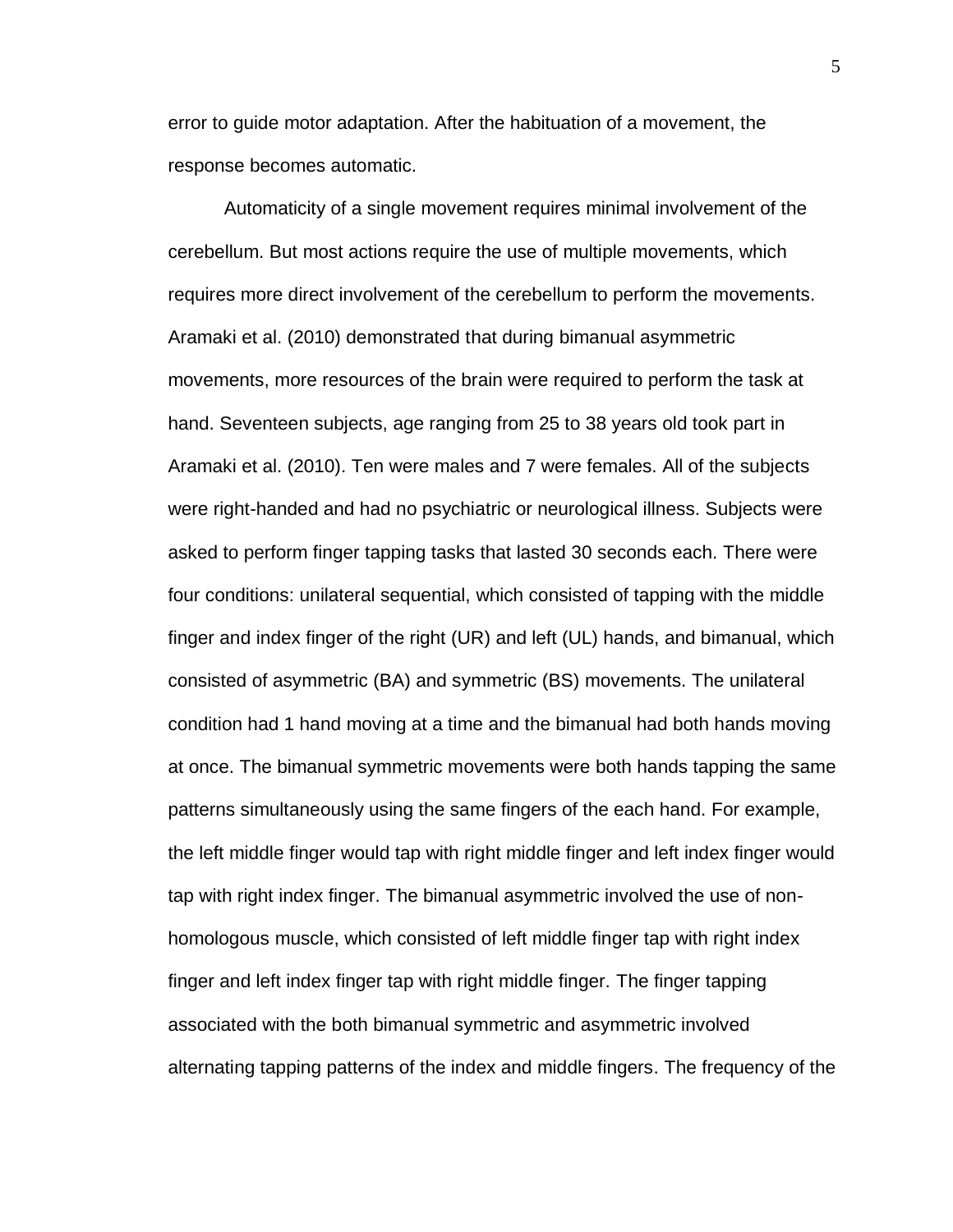tapping was recorded and an audio was provided to the tapping frequency constant. Each condition was performed separately and lasted for 30 seconds. Furthermore, the subjects were asked to keep their eyes away from their fingers.

The results showed that there were greater levels of neural activity during the bimanual asymmetrical movements than during the bimanual symmetrical movements. This shows that performing asymmetric movements requires more neural regions of the brain. The BOLD responses collected during the study show more cerebellar activation at the left cerebellum, lobule V, during unilateral left-hand tapping. It also shows that the left cerebellum lobule V corresponds to left unilateral movements. On the other hand, the BOLD response for right cerebellum, lobule VI, shows more activation during unilateral right-hand movement. This suggests that the right cerebellum lobule VI corresponds to right unilateral movements. A conclusion to the study illustrates that each individual movement requires activity within various neural regions of the brain along with connectivity to the cerebellum (hereafter defined as activity). This suggests that if a person were to dual task, more activity would be required to commit the movements. Automaticity allows the individual to streamline and prioritize brain resources to more resource-intensive (unhabituated) movements. This idea is more defined in cerebellar-damaged individuals.

#### **Cerebellar-damaged Patients:**

A study by Block and Bastian (2012) and another study by Schlerf et al. (2012) conducted experiments involving cerebellar-damaged subjects with different variation of the prism adaptation test in respect to the investigators. A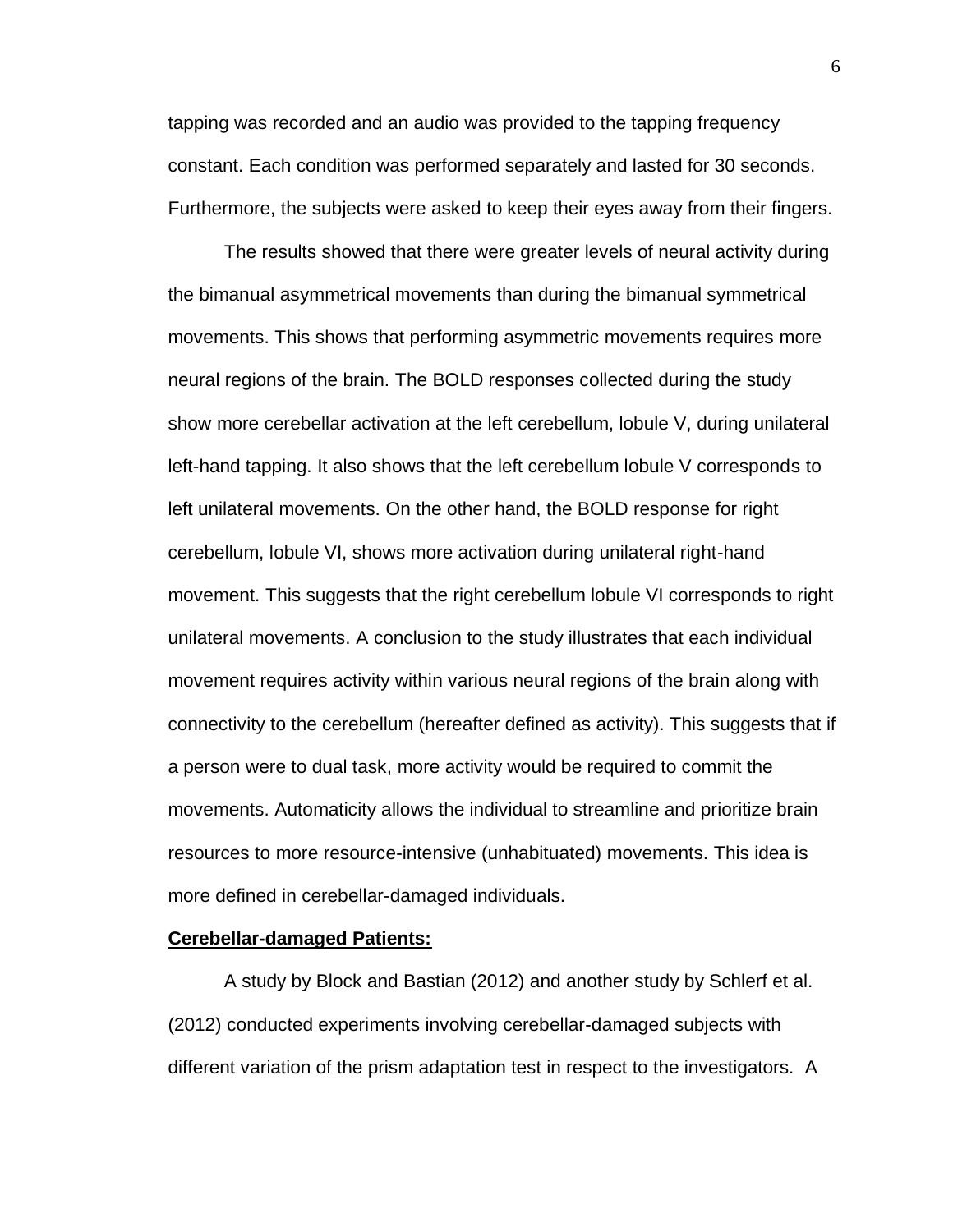visuomotor task was given to the subjects and then, visual perturbation was introduced to the subjects via prism goggles while performing the same task prior to the goggles. Results of both studies confirmed that cerebellar-damaged individuals performed poorly in the motor adaptation test. However, healthy individuals are able to adapt to the external changes after several practices (Block and Bastian, 2012). These results confirm that the cerebellum is important to motor modification; and with practice, the movement may become more automatic, requiring less attention. Therefore it allowed for individuals to perform dual tasks more efficiently and grant more of the attention to be explicitly directed towards another stimuli or task that may be present.

It is crucial to be able to perform movements while maintaining attention to the surroundings. In many cases, attention is not explicitly directed towards the kinematic of the external movements. These external movements are automatic because they are commonly made and have already been habituated by the human body, which means that they do not require much attention. The cerebellum allows humans to achieve automaticity, which allows them to perform another task simultaneously.

Catherine E. Lang and Amy J. Bastian (2002) researched the comparison between the performances of subjects with damaged cerebellums against subjects with healthy cerebellums while executing dual tasks. Lang and Bastian (2002) had ten subjects with cerebellar-damage and ten healthy subjects, acting as the control group. The cerebellar-damages were confirmed by MRI and computer tomography before the study was done. The two groups were matched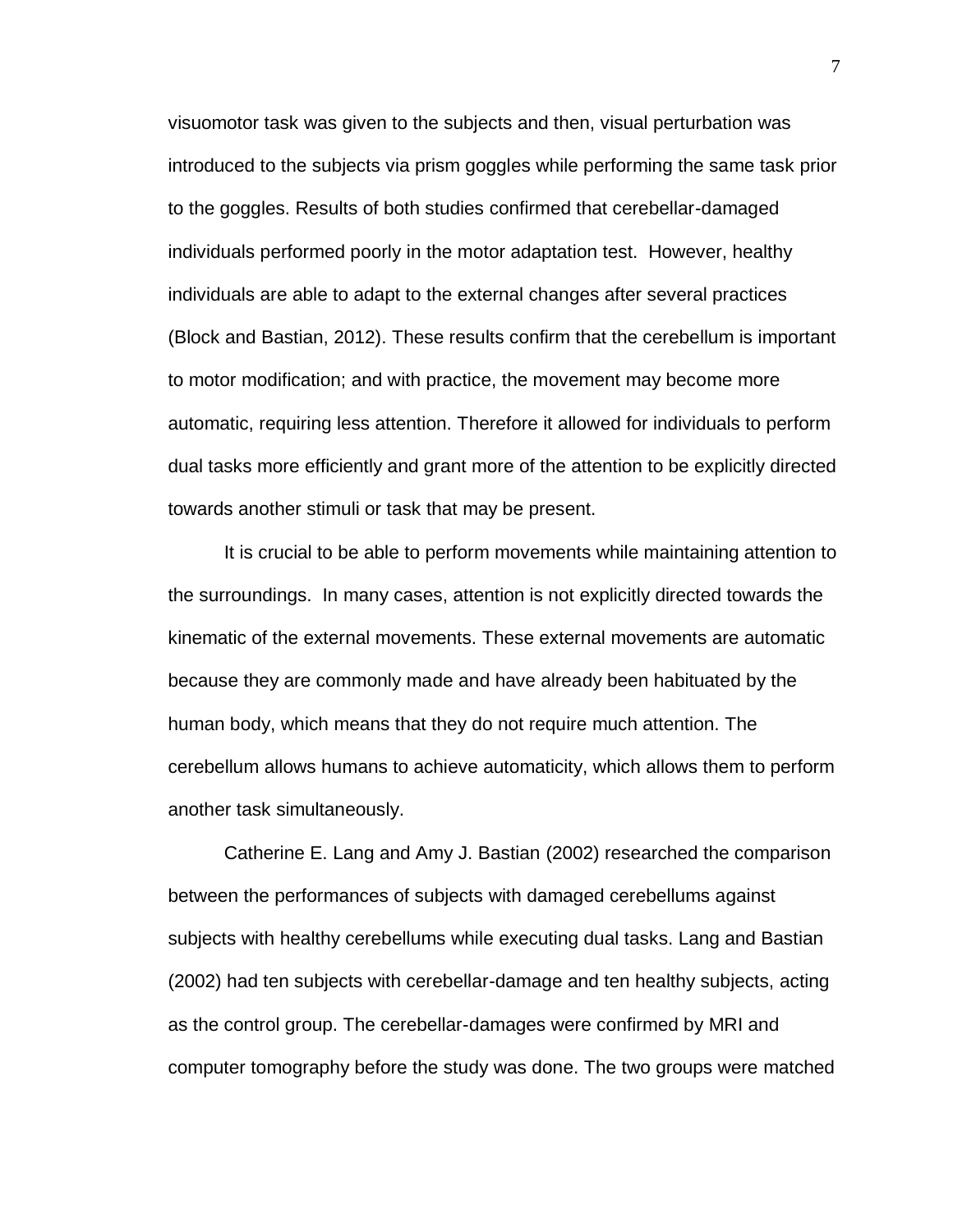according to their age. They performed the first task, which consisted of drawing figure-8 motions with a baton around two barriers placed in front of the subject, while standing with feet at shoulders length apart. The cerebellar-damaged subjects were given more trial runs to help their bodies to be adapted to the movement and optimize their chances of perfecting the task. Despite given the extra trials, Lang and Bastian (2002) reported that the figure-8 trials of the cerebellar-damaged individuals had more errors than the control group.

After learning the first task of drawing figure-8 movements, subjects were then given a second task. They had to listen to a 14-letter sequence recording which consisted of the same four letters: A, G, M, and O in random arrangements. At the end of the recording, subjects were asked to state the number of times a targeted letter was presented. After practicing both tasks in a series of single performance, both groups were asked to do them simultaneously as the researchers recorded the results. (Lang and Bastian, 2002).

The number of complete figure-8 motions performed by the cerebellardamaged subjects (CBL), increased slightly with practice but decreased during the dual task. Not only did the numbers of figure-8 motions decreased but also, the qualities of the motions degraded to the early trials of the experiment. On the other hand, the number of figure-8s performed by healthy control subjects (CNT), increased throughout the experiment with a couple of exceptions, CNT-07 and CNT-10. This may be due to the fact that each subject is different in his or her anatomy and their respective higher cognitive functions. Although CNT-7's and CNT-10's number of figure-8 motions decreased during the dual tasks, the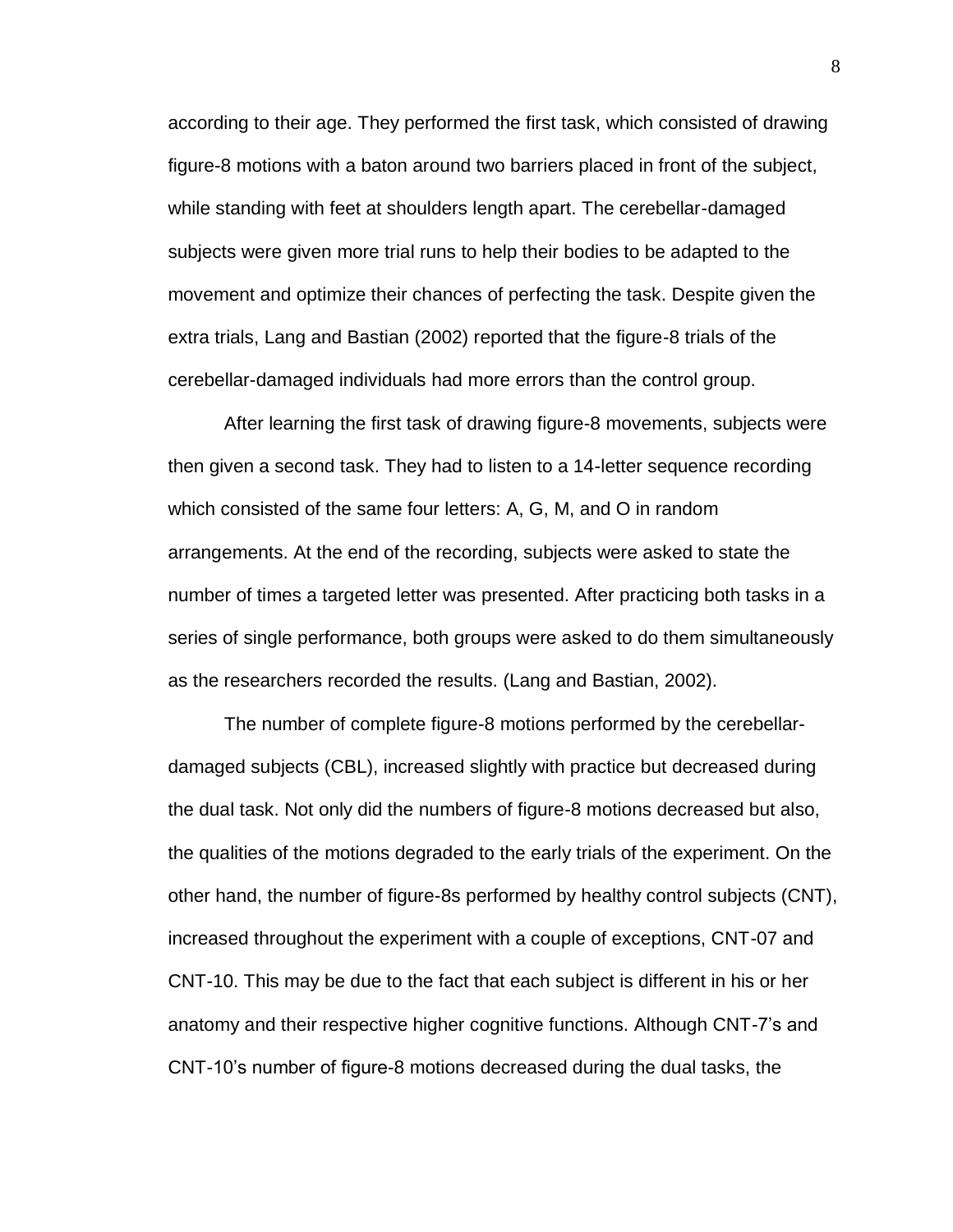number degraded just to the late trials of the experiment (Lang and Bastian, 2002). The researchers also showed that even with practice, individuals with damaged cerebellum have difficulty performing dual tasks. The results suggest that practiced physical motions and the cerebellum's cognitive coordination influence movements.

The cerebellar-damaged subjects showed improvements in the figure-8 task alone with practice because they maintained some cerebellar function despite the lesions. However, the result of the paper shows that the performance of the figure-8 movement declines as the second task was introduced to the subjects. This shows that the cerebellum of the cerebellar-damaged individuals may still be able to habituate themselves to the actions of a single task. However, we can speculate that the cerebellar-damaged subject's quality of the figure-8 movement performance declines once the second task was introduced because the attention was taken away from the first task. A study performed by Criscimagna-Hemminger et al. (2009) suggests a way to improve the possibility of achieving automaticity in cerebellar-damaged subjects even when their attention may be demanded by another task. Criscimagna-Hemminger et al. (2009) use different degrees of perturbation to demonstrate this idea.

Thirteen subjects with cerebellar ataxia took part in the experiment. The subjects were divided into two groups, mild and severe ataxia, based on the ratings of the International Cooperative Ataxia Rating Scale (Criscrimagna-Hemminger et al. 2009). The subjects were then instructed to reach toward a target in a punching manner while holding a handle of a robotic device. They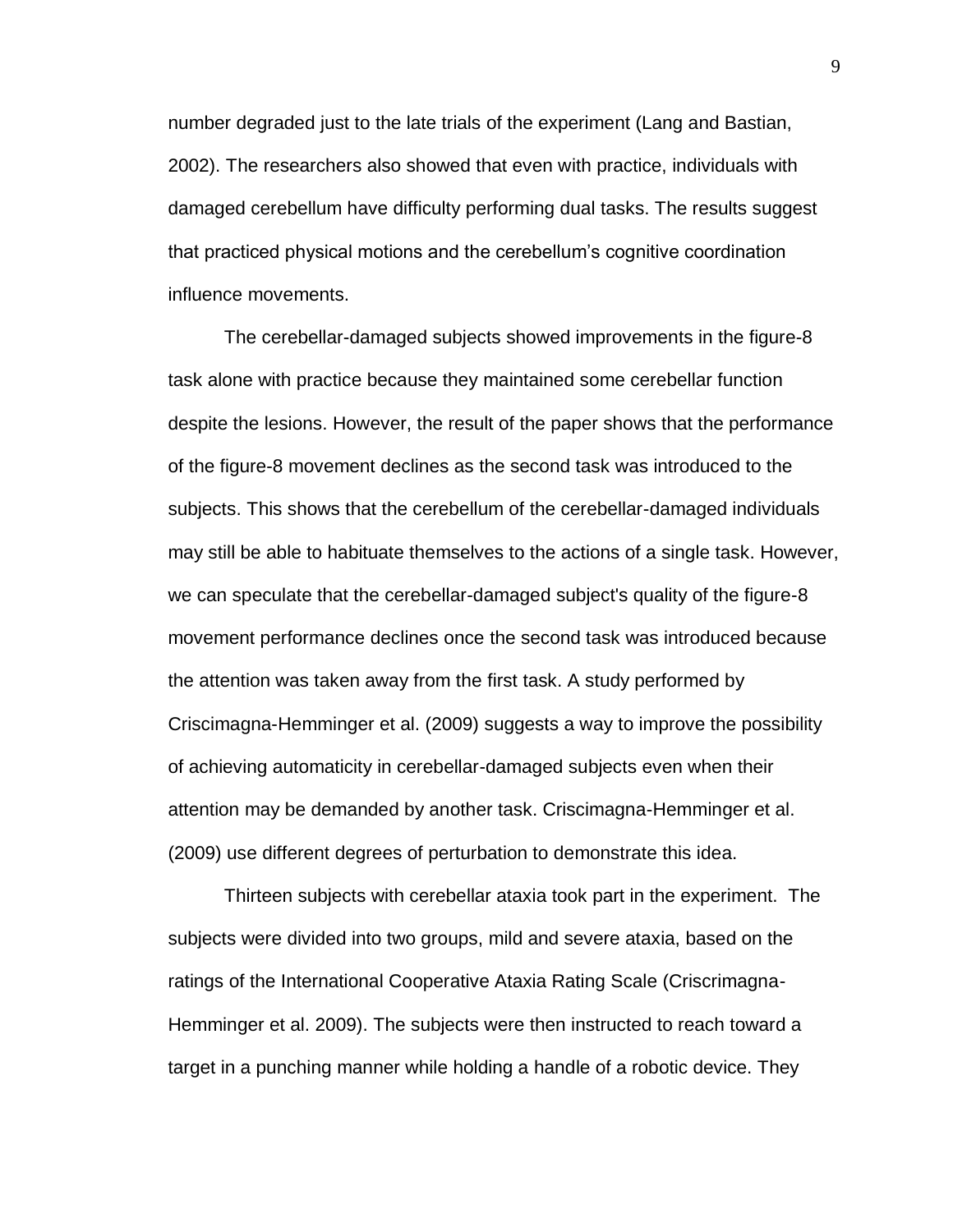were told not to stop at the target after punching. Then, the subjects held a twojoint robotic device that was manipulated by their dominant hand to execute ballistic punching movements at a target. A screen covered the hand holding the robotic device and a small cursor represented the position of the hand was present throughout the experiment. Color feedback was presented at the end of the task indicating whether the speed of the punch was too fast or slow. During the task, two types of perturbation were introduced via the robotic arm. The first was an abrupt perturbation that constrained the trajectory of the reach in a straight path towards the target. The subject's motor output perpendicular to the stiff channel provided by the robotic arm was measured and showed large error results (Criscrimagna-Hemminger et al. 2009). The errors decreased over repetition of the trials. The second type of perturbation, the gradual perturbation conditioning, caused minor errors. Criscrimagna-Hemminger et al. (2009) reported that the adaptation of the cerebellar ataxia patients were significantly impaired during the abrupt conditioning. When they had healthy subjects perform during the abrupt perturbation task, they found that there is a trend of the errors recorded that matches the level of impairment; healthy subjects performed less errors than the mild rated patients and the mild rated patients performed less errors than the severe rated patients (Criscrimagna-Hemminger et al. 2009).

Cerebellar ataxia subjects have difficulty adapting to movement when a perturbation is introduced, but with gradual perturbation and repetition of movements, the cerebellar ataxia subjects in this study made improvements and performed with less errors. Healthy subjects were able to achieve their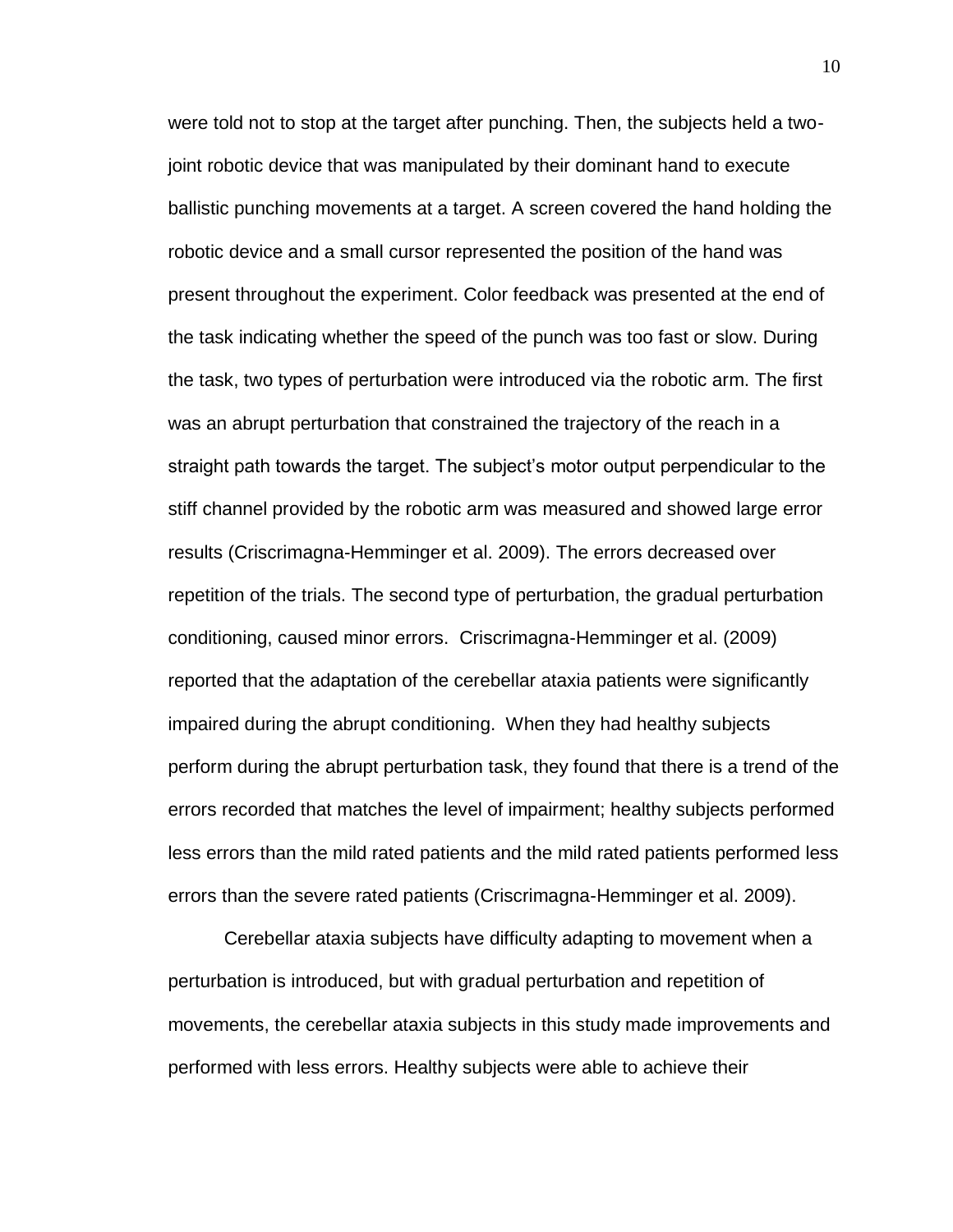movements with less error even with abrupt perturbations, which shows that they have a higher chance of establishing automaticity faster. This study shows that it is not impossible for cerebellar-damaged subjects to eventually reach automaticity with gradual perturbation and greater amount of practice.

The plasticity of the cerebellum during automation of a movement was shown in Balsters and Ramnani's (2011) study. Nineteen right-handed subjects, ages ranging from eighteen to thirty years old, took part in the research. They were placed supine in a MRI scanner with a MRI-compatible headphone on their ears and their right hands were placed on a four button MRI-compatible response box. Stimuli was presented in the back of the machine and reflected off a mirror above the subject's eye, in order for them to see and engage in the directions of the experiment. The first task given was a visual and finger response test. The subjects were presented with a random shape out of five possibilities and were cued on the screen to respond by pressing the correct button that corresponded with the shape. From the beginning of each trial, an instruction cue appears, then the shape stimulus is presented, followed by a delayed period, and finally a trigger cue that prompts the subject to respond with pushing a button. At the end of each run, different lights were flashed: a green light was presented to show the feedback response was correct, a red light showing the feedback response was wrong and a yellow light, showing ambiguous feedback (Balsters and Ramnani, 2011). Furthermore, there were only four buttons for five random shapes. Therefore, the unevenness of shapes to buttons forces motor response learning through trial and error. After practicing the shape task, the subjects were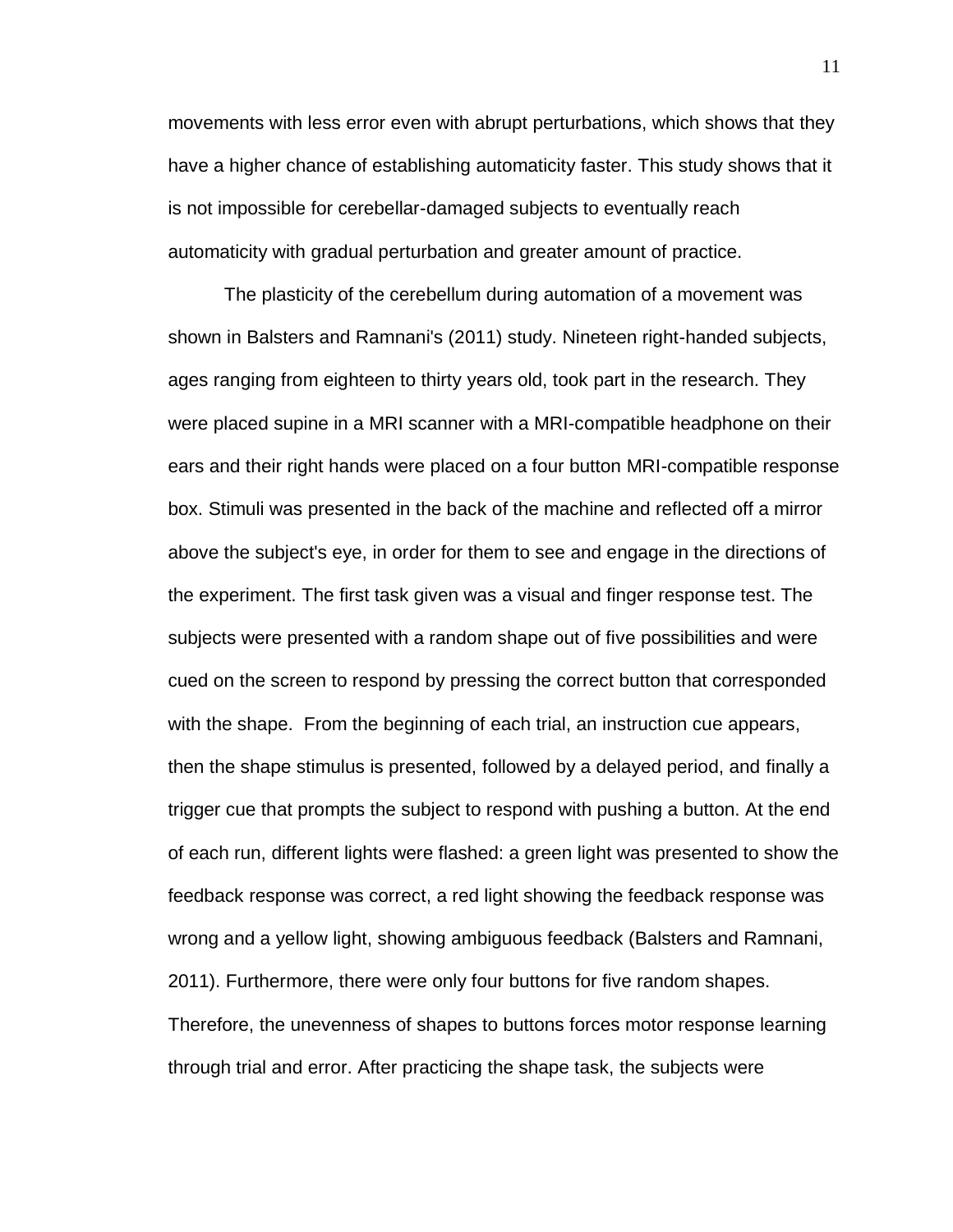introduced with a second task. Subjects heard a word through the headphone and then had to respond with a verb that corresponded with word heard. For the second task, Balsters and Ramnani (2011) chose an audio stimulus rather than another visual stimulus to avoid the bottleneck of directing attention in similar stimuli. They also used a different response modality, a verbal one, rather than a motor one. Balsters and Ramnani (2011) assembled their experiment into five sessions. The first (S1) was for training purposes of both tasks. By the end of the trial, subjects were able to run fifteen correct consecutive runs. In the second session (S2) subjects were accustomed to learn the association of instructions and color dot responses. Also, the subjects were split into two categories, high learning (HL) and low learning (LL). Without the subjects knowing, in high learning there was a relevant feedback of green and red dots. In lower learning, there was a fifty percent of relevant feedback and the rest were yellow dots, ambiguous feedback. Third session (S3) involved dual tasks that involved the higher learning and low learning, both sets to have fifty relevant feedbacks so learning was minimized. A fourth session (S4) involved eighty six percent relevant feedback during the dual task. Finally, the fifth session (S5) was scanning after performance of the dual task.

The error rate and response time of higher learning condition decreased more than lower learning condition due to the relevant response. However, the result as a whole, showed improvement of both higher and lower learning condition over the progression of sessions. Thus, proving automation occurs over time and practice.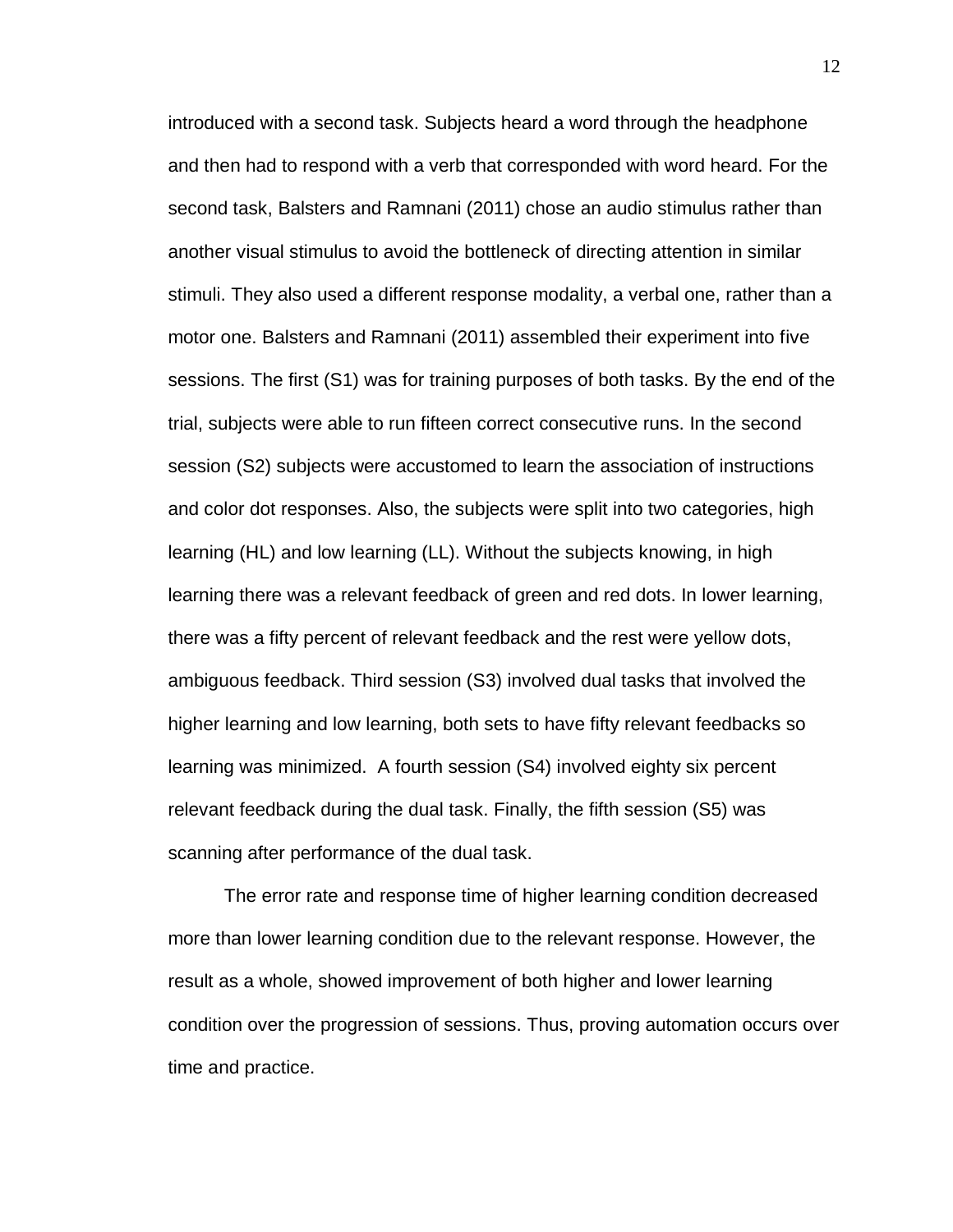Balsters and Ramnani (2011) also reported that the greatest activity occurred in Crus I and that region was time locked to the processing of higher learning cues. According to Balster and Ramnani (2011), the BOLD decreased as automation took place. The researchers suggested that decreasing BOLD signal in their study correlates with plasticity of the cerebellum activities during automation. Their study indicates that automation processes occurs in Crus I.

# **Neural Activity of Cerebellum Associated with Automaticity:**

As mentioned earlier, Balsters and Ramnani (2011) chose an audio stimulus rather than a second visual stimulus to avoid attention directing via bottleneck effect. Sigman and Dehaene (2008) explained that humans typically could not perform two tasks at once. They reported that motor and perceptual responses occurred in parallel, and only a central decision stage that directs attention, causes a bottleneck or delay in dual tasking.

Twenty-one right-handed subjects, ages ranging from 20 to 33 years old took part in Sigman and Dehaene's (2008) research. The first task consisted of a value that was randomly selected from the lot of four different values, 28, 37, 53, or 62. The value was presented on the screen for 150 ms and then the subjects had to respond whether the presented number was higher or lower than 45 by pressing a button with their right hand (Sigman and Dehaene, 2008). The second task was an audio task involving the presentation of a sound for 150 ms via headphones. Subjects were asked to respond if the sound was high, 880 Hz or low, 440 Hz by pressing a button with their left hand. The single task block involved 72 number trials and 72 pitch trials (Sigman and Dehaene, 2008). The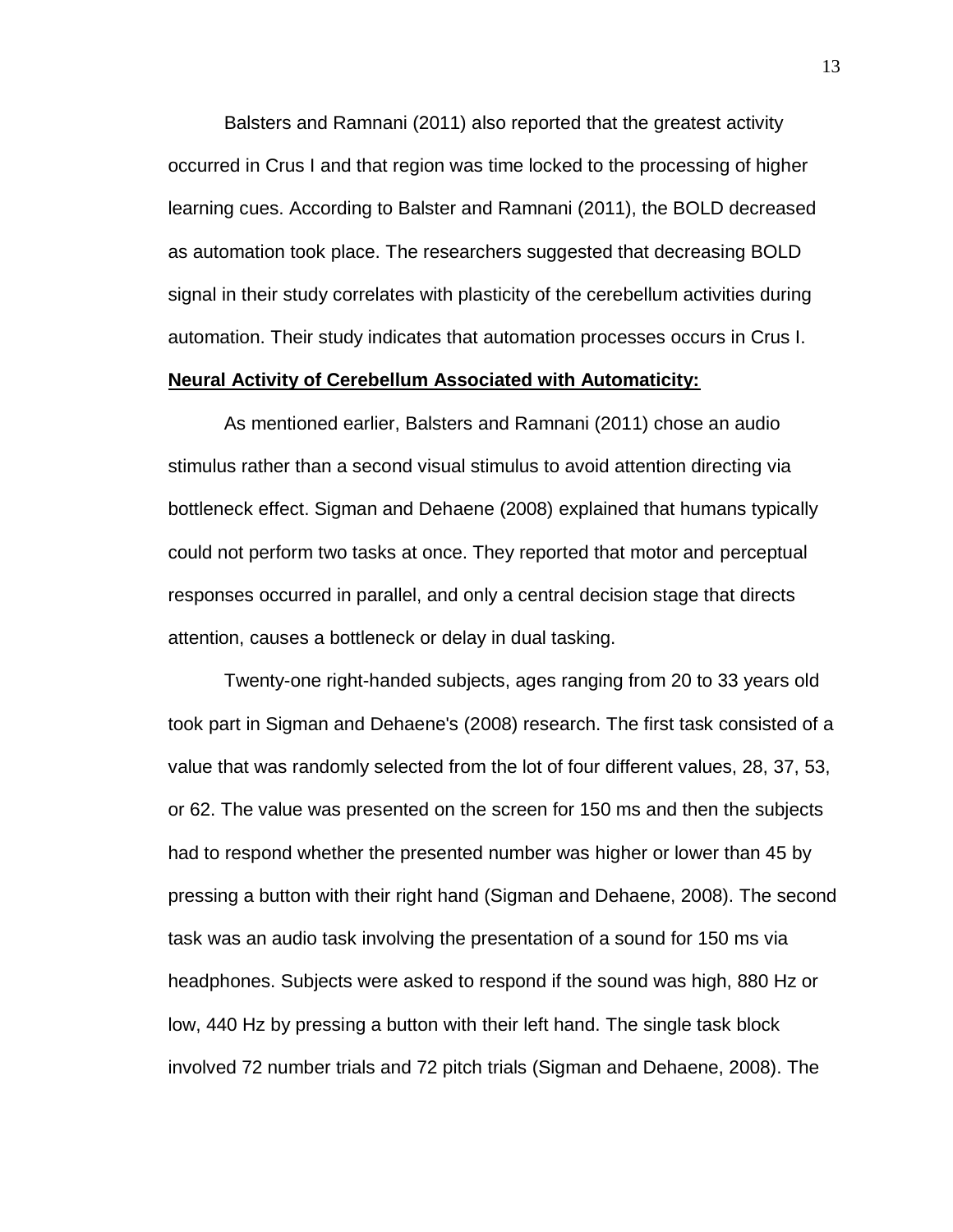trials were randomized and delay time between trials was 2.5 to 3 seconds. In the dual-task trial, there were 160 trials with each task occurring concurrently, 40 runs in each of the four different onset timing of the two tasks. The delay timing of the onset of the two tasks during the dual task trials changes in four different time ranges composed of 0, 300, 900, and 1200 ms (Sigman and Dehaene, 2008). The delay time between each run was 12 seconds.

Sigman and Dehaene (2008) reported that the bottleneck is presented during the overlapping dual task and not during the non-overlapping dual task. The 0 and 300 ms caused the two tasks to overlap one another and attention had to be directed towards one of them. The 900 and 1200 ms causes the second task to be presented as the first task is complete, therefore, attention can be directed towards both task in the order the task is presented. Essentially, when two tasks are performed in a rapid timeframe, processing the first target delays the processing of the second task. The cerebellum may help alleviate the bottleneck in certain dual tasks by means of automaticity. Less or no attention would be needed for the automatic movement and the attention can be directed towards the other task presented.

Studies regarding to the importance of cerebellum and automaticity are not only shown in cerebellar-damaged subjects, but there are studies with healthy subjects that produced consistent reports of cerebellar-damaged individuals. Subjects consisting of 12 right-handed female, ages ranging from 22- 29 years old and 12 right-handed girls, ages from 10-13 years old participated in De Guio et. al.'s (2012) study. All participants were healthy and had no history of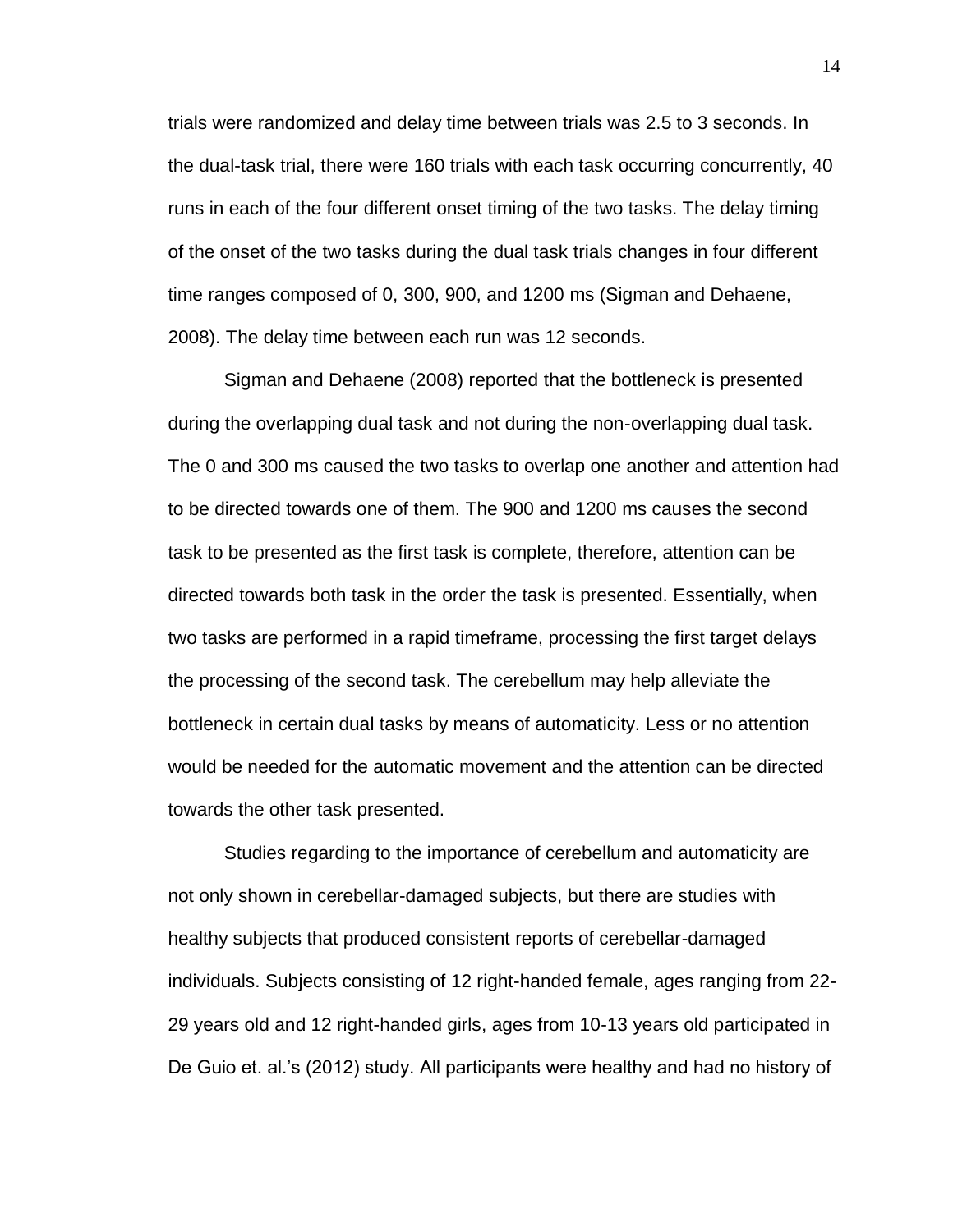neurologic or psychiatric illness. Both groups were to be engaged in a rhythmic finger task. De Guio et al. (2012) stated that the rhythmic finger task was simple enough for the children and adults to execute correctly, thus ensuing a better comparison between neural activations of both groups. Subjects wore headphones and held a four-button response device in their right hand and were instructed to respond with their right index fingers. The test was based on an alternating block design that composed of rest, paced tapping, and unpaced tapping block. During the paced block, subjects were presented with a metronome and a black screen. This block lasted 6 seconds. The metronome produced 12 1-kHz tones for every 500 ms and subjects were instructed to press a button with their right index finger every time they heard a beep (De Guio et al. 2012). During the unpaced tapping session, subjects continued to tap at the same pace as the metronome that was presented earlier in the paced trial while staring at a blank screen. This block lasted for 16 seconds. There was 6 cycles of all the blocks. The purpose of the screen was for giving the subjects a start and stop cue during each cycle. De Guio et al. (2012) reported that two children were excluded from the experiment because their tapping pattern was too fast during 3 unpaced blocks.

Overall both groups performed well with little deviation from the tempo. The adults performed little better than the children, suggesting that the adults maintained a rhythm better than the children. De Guio et al. (2012) reported that both groups performed well on the task and revealed similar neural activation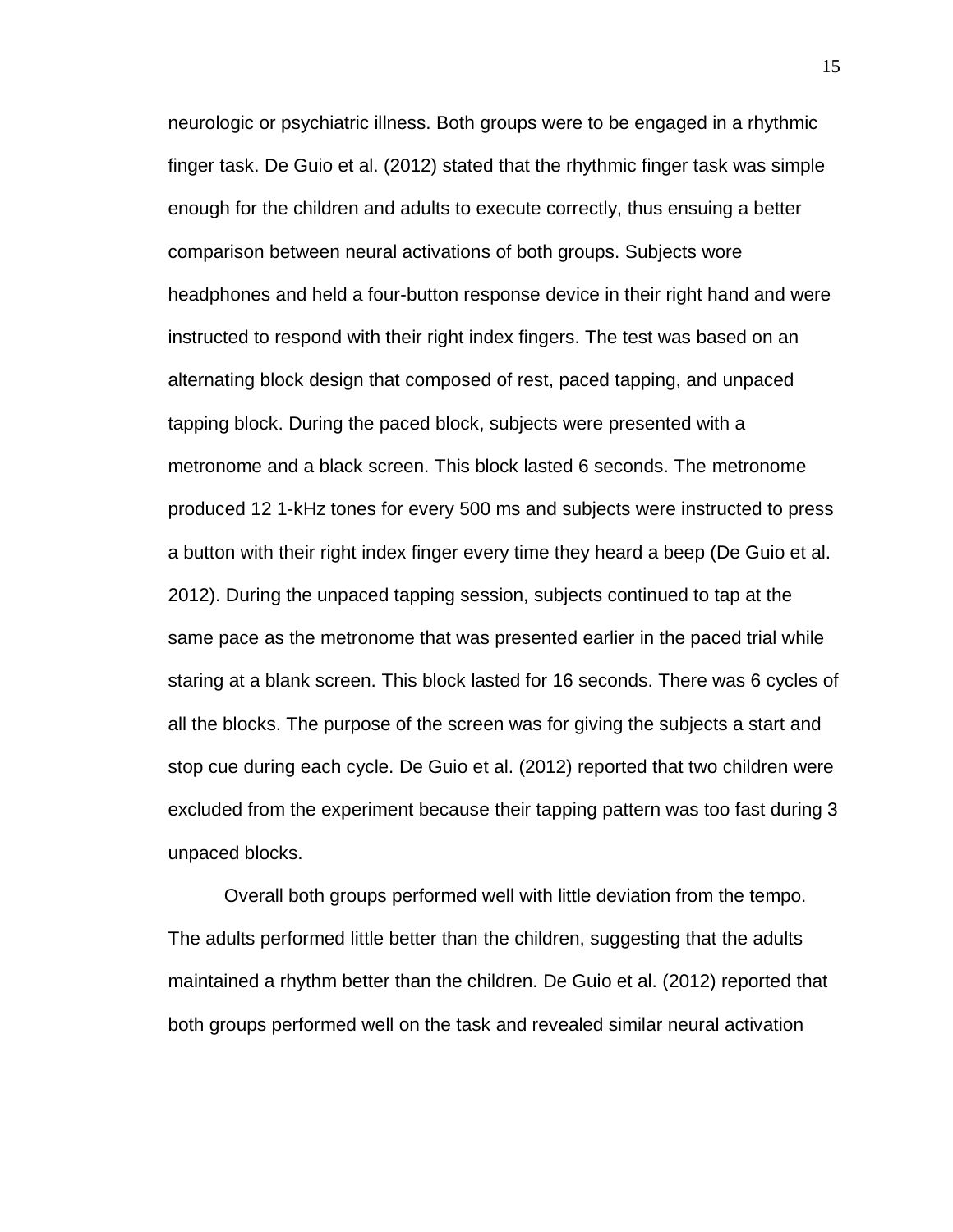patterns with difference in intensity. Children produced significantly higher activation than adults.

De Guio et al. (2012) suggested that the children exhibited larger activity in Crus II, a second hand representation, and in the superior vermis, lobule V, which is involved in distinct movement and timing. This shows that even with poorer performance, the children recruited the resource from the superior vermis in order to maintain rhythm due to less automaticity (De Guio et al. 2012). In this study, it can be objectively seen that children can perform simple motor task as well as the adults, but the neuroimages show that children use more resource to deliver the task on par with the adults. It also helps us to lead a theory that children may have more difficulty performing dual task because more resource is demanded to perform a single task.

As we get older our ability to move becomes more impaired. Wu and Hallett (2005) performed a study comparing the automaticity between young and aged individuals. They examined 12 subjects, ages ranging from 57 to 73 years old. The subjects represented the aged group and consisted of eight males and four females. They also investigated 12 subjects, age ranging from 23 to 38 years old. These subjects represented the younger group and also had eight males and four females. All of the subjects were right-handed. None of them reported any history of neurological or psychiatric illness. First, the subjects were asked to perform 2 sequences of right fingers tapping, sequence-4 and sequence-12. Each finger was represented by a number, 1-index, 2-middle, 3 ring, and 4-pinky. These assigned numbers correlates with the sequences.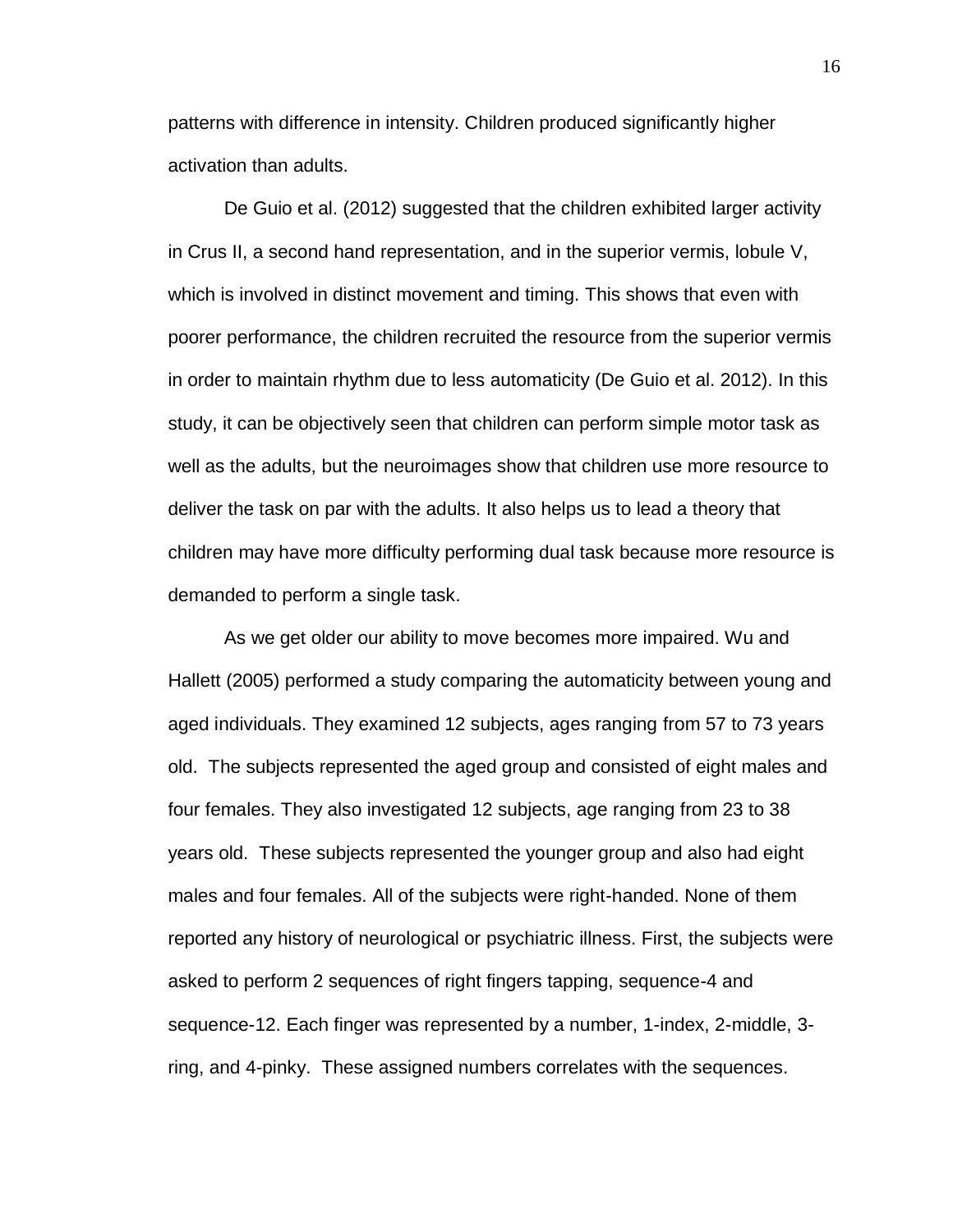Sequence-4 was 1-3-4-2 and sequence-12 was 1-4-3-2-2-4-1-3-4-1-2-3. Automaticity was measured by having the subjects perform a visual lettercounting task concurrently with the sequential task, a dual task. The visual-letter counting task involved random series of the letters A, G, L and O displayed on a screen and subjects were asked to identify the number of time a target letter was seen. They practiced until they could move at a rate of 0.5 Hz (Wu and Hallett, 2005). After the first scan, the subjects practiced until they could perform the sequential task from memory 10 consecutive times and dual task 10 consecutive times accurately. The subjects also performed left index finger tapping at their own pace until they perfected it for scanning. This left index finger tapping task represents the control for the study and scanned after practice. Therefore the researchers can explain whether age-related changes in the brain activity were due to difference of strength. There were no feedbacks for the subjects in the duration of the task and fMRI scans had 2 conditions, rest and active, which lasted 25 seconds each, which repeated 5 times every session (Wu and Hallett, 2005).

One of the activated regions involves the bilateral cerebellum. In young subjects during the automatic stage, the bilateral posterior lobe of cerebellum was not activated. In contrast, the aged subjects recruited resource from the bilateral posterior lobe of cerebellum. Aged subjects needed more time than young subjects for automation to occur and after training, both aged and young groups significantly improved in performance. This speculates that young subjects are able to achieve automaticity more quickly.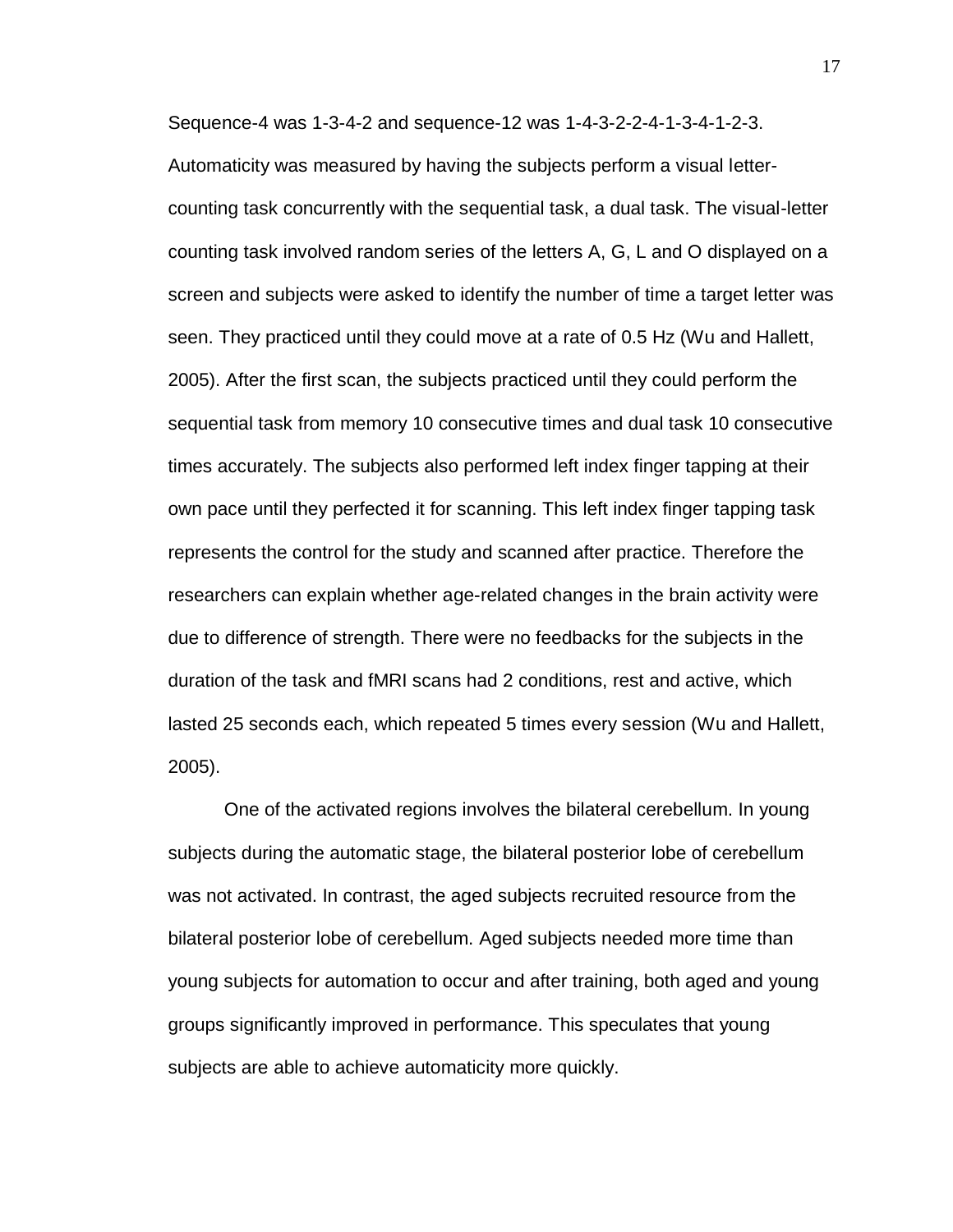There are numerous evidences that have explicitly shown the importance of the cerebellum in automatcity. The effects of damaged cerebellum are clearly observed by the poor performance displayed by cerebellar-damaged individuals. However, implicit evidences show the cerebellum's involvement in dual tasking and other regions of the brain.

Wu et al. (2013) performed another dual task experiment in an attempt to identify any additional cerebellar regions or internal modifications that transpire during dual task. 18 healthy right-handed volunteers participated in their research. The subjects were asked to perform two single tasks and one dual task. Wu et al. (2013) targeted a simple dual task paradigm to avoid neural demands. The single task consists of a visual letter counting task, where a series of A, G, L, and O were shown on a monitor in intervals of 1.5 seconds. Then subject were asked the number of times a targeted letter was presented. The other task involved the subject to tap their right index and middle finger alternatively. Wu et al. took into consideration that timing may be a factor that affects the difference of the error rate and to rid of the potential factor, the timing of tapping interval between the single and dual-task remained the same throughout the experiment. The dual tasks involved both single tasks to be performed simultaneously and through these tasks, fMRI scanning sessions were done.

Wu et al. (2013) reported additional activation of the cerebellum during dual task. There were additional activations shown in the vermis of the right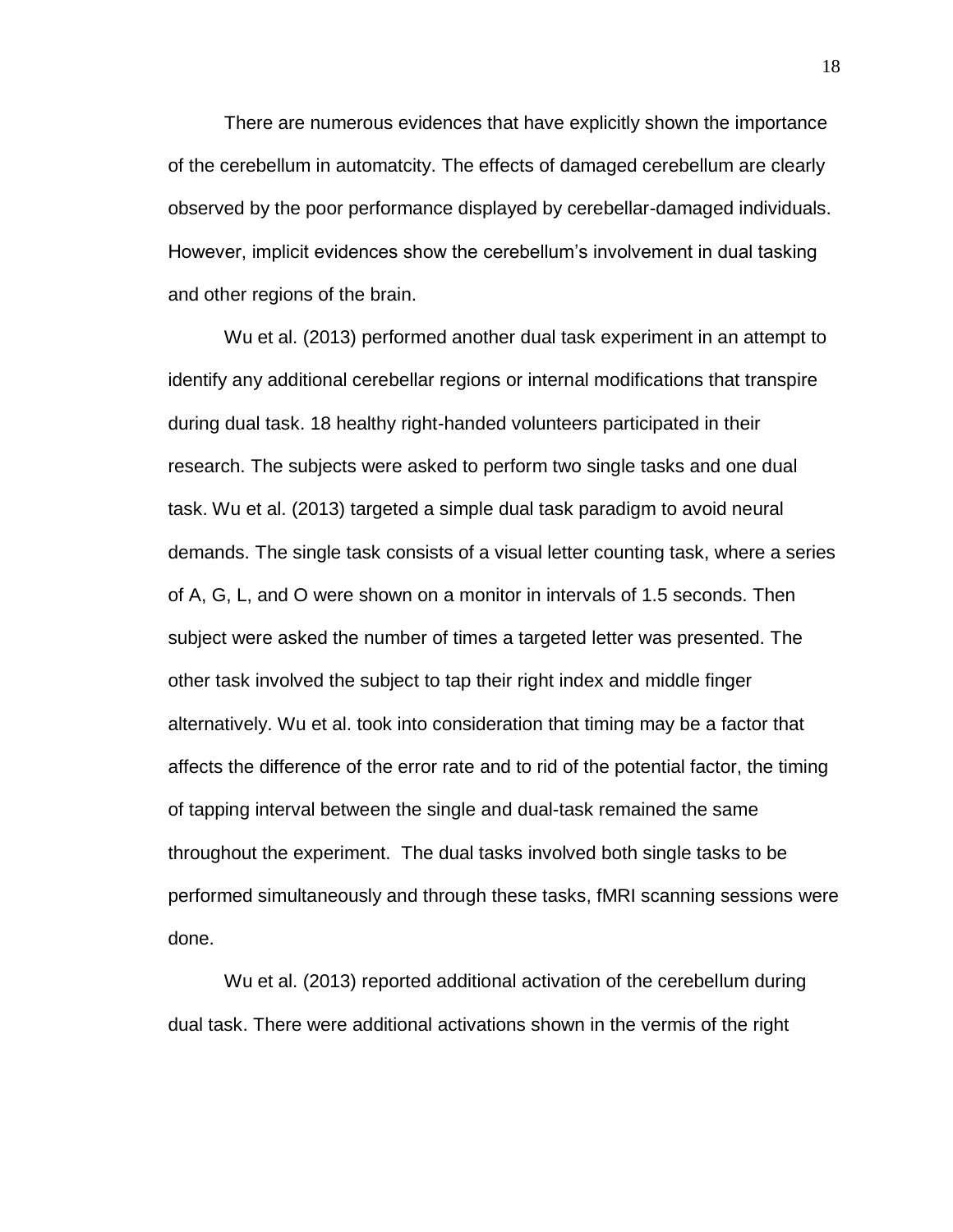cerebellum, lobule V of left cerebellum, and precuneus (Wu et al. 2013) and these were consistent prior and after pre training session.

The lobule V and vermis may help provide future neural targets for investigators to identify the natures behind dual tasking with cerebellum. The precuneus is part of the parietal lobe and reported by Wu et al. (2013) to be another activated brain region during dual task.

The additional regions activated in Wu et al.'s (2013) study also provides evidence that the cerebellum plays a major role in dual task and that the cerebellum is changing and shows great plasticity during dual tasking. These regions, the vermis and lobule V had functional connectivity with motor- and cognitive-related regions (Wu et al. 2013). The cerebellum most likely fine tunes these connections allowing for optimal dual task performance.

Wu et al. (2013) found that there were no errors in the single task performed by the subjects during the pre-training session. Errors arose when subjects were asked to perform a dual task and there was a significant difference within performance between the dual-task and the single tasks (Wu et al. 2013). However, after practice, no errors arose. Wu et al. (2013) stated that there was unchanged local activity and strengthened functional connectivity in the cerebellum during the after training session. This suggest that the neural activity of the vermis of the right cerebellum and the lobule V of left cerebellum do not become more efficient, but they adjust both brain motor and cognitive association to be more efficient in order to perform the dual task ideally.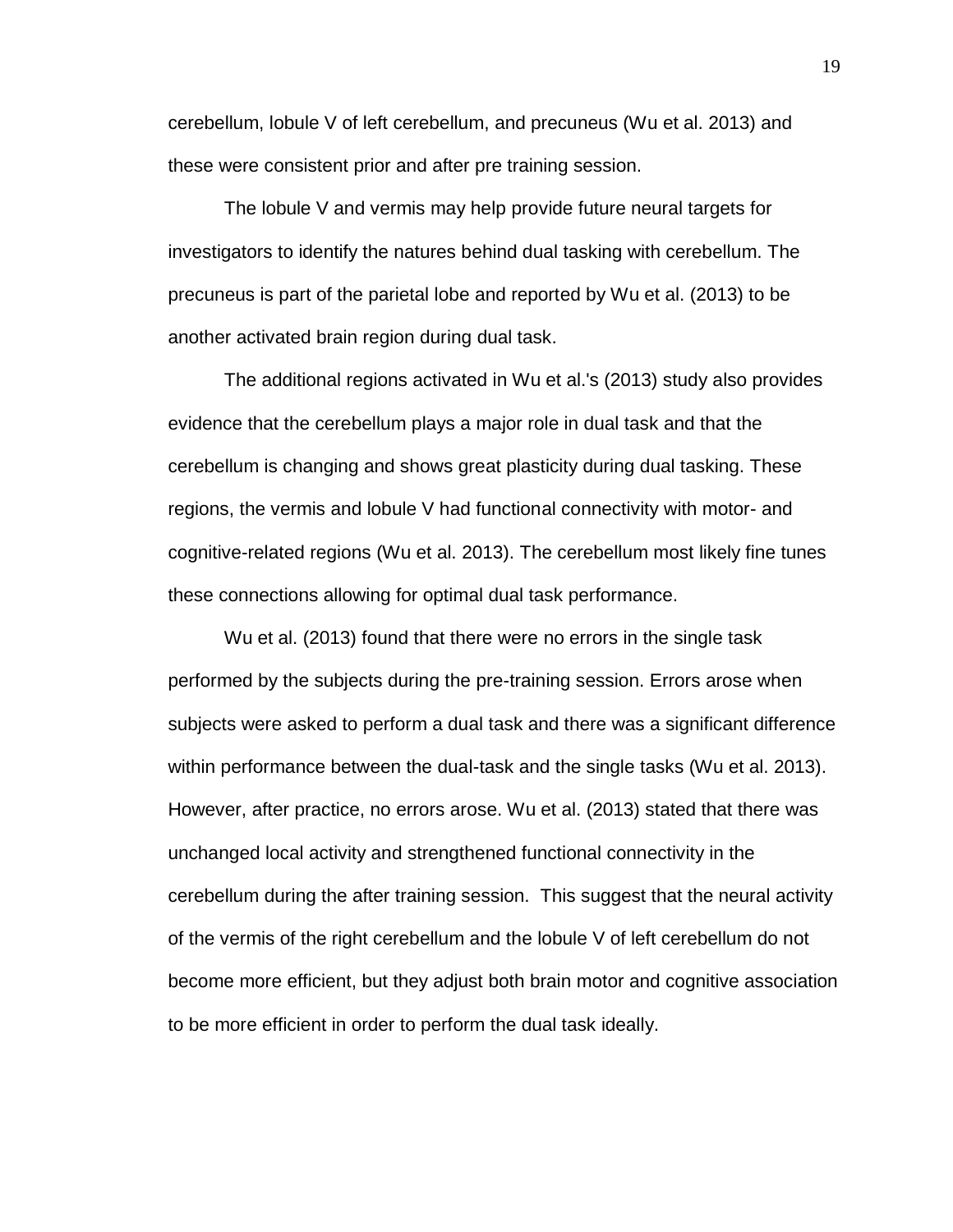## **Insight of Automation Mechanism:**

The vermis of the right cerebellum, lobule V of left cerebellum are connected to multiple motor and cognitive related networks. Motor related networks would be primary motor, supplementary motor area-proper, contra lateral cerebellum (Wu et al. 2013). Cognitive related networks would be presupplementary motor area and cerebellar posterior lobe. The two regions functionally connected to supplementary motor area-proper during tapping and pre-supplementary are while performing counting task. Wu et al. (2013) points out that the supplementary area-proper is primarily involved in movement behavior, whereas pre-supplementary motor area is involved with critical thinking. The additional regions found by the research team also functionally connected to other region of the cerebellum because there are many neural functionally connectivity that connects to the cerebellum involving motor and cognitive skills (Wu et al. 2013). They only connect with areas required for either tapping or counting performances. Wu et al. (2013) report that after training they notice decreased activity of the pre-supplementary and superior parietal lobule, but activity in the vermis of the right cerebellum, lobule V of left cerebellum remained the same. This suggests that automation is taking place because the activity is decreasing and this indicates that fewer neural demands are needed for the execution of the task. When the dual task is performed automatically, Wu et al. (2013) reported that there were not only reduced neural activities but the group of motor area became more tightly packed. This shows that there is also strengthening of functional connectivity between the neural regions and is shown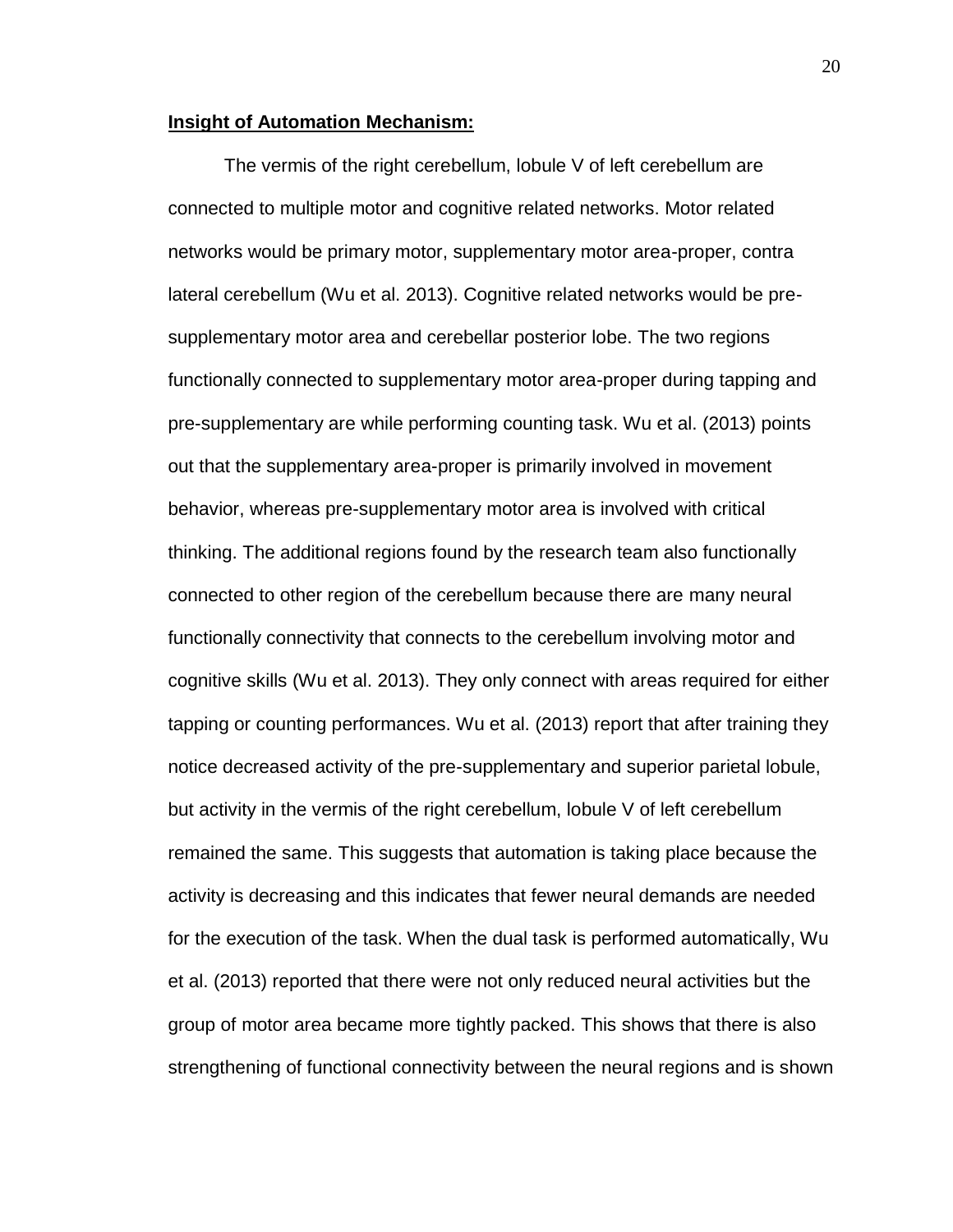between the connectivity of the vermis and lobule V to other recruited regions. That change demonstrates the shift in attention demanding state to an automatic one. Wu et al. (2013) also reported that there was no noticeable change in the precuneus, whereas there were multiple changes in the vermis and lobule V. According to the researchers, the precuneus may play a role in monitoring the execution of the cerebellum during automation. Another evidence that demonstrates the importance of the vermis and dual tasking is the fact that majority of the subjects in Lang et al. (2002) experiment had damage to the vermis. The demonstration of automation between two tasks involving cognitive and motor components in the cerebellum is provided by Wu et al. (2013) but the neural activations are specifically linked with the tasks that his subjects were instructed to perform. Future studies would also have to aim for other regions of the brain connected to the cerebellum.

#### **Importance of Understanding the Nature of Cerebellum and Automaticity:**

The understanding between the nature of the cerebellum and dual tasking is extremely important in building an understanding linking cerebellum research to dual tasking. The significance of this research topic will help elucidate theories from facts based on empirical experiments. Not only will medical entities benefit, but so will governmental laws and policymakers in which they use the provided research data to help redefine laws referencing the findings of this review. For example, texting while operating moving vehicles or texting while walking across a street. In essence, cerebellum and dual-tasking research could indirectly help save lives.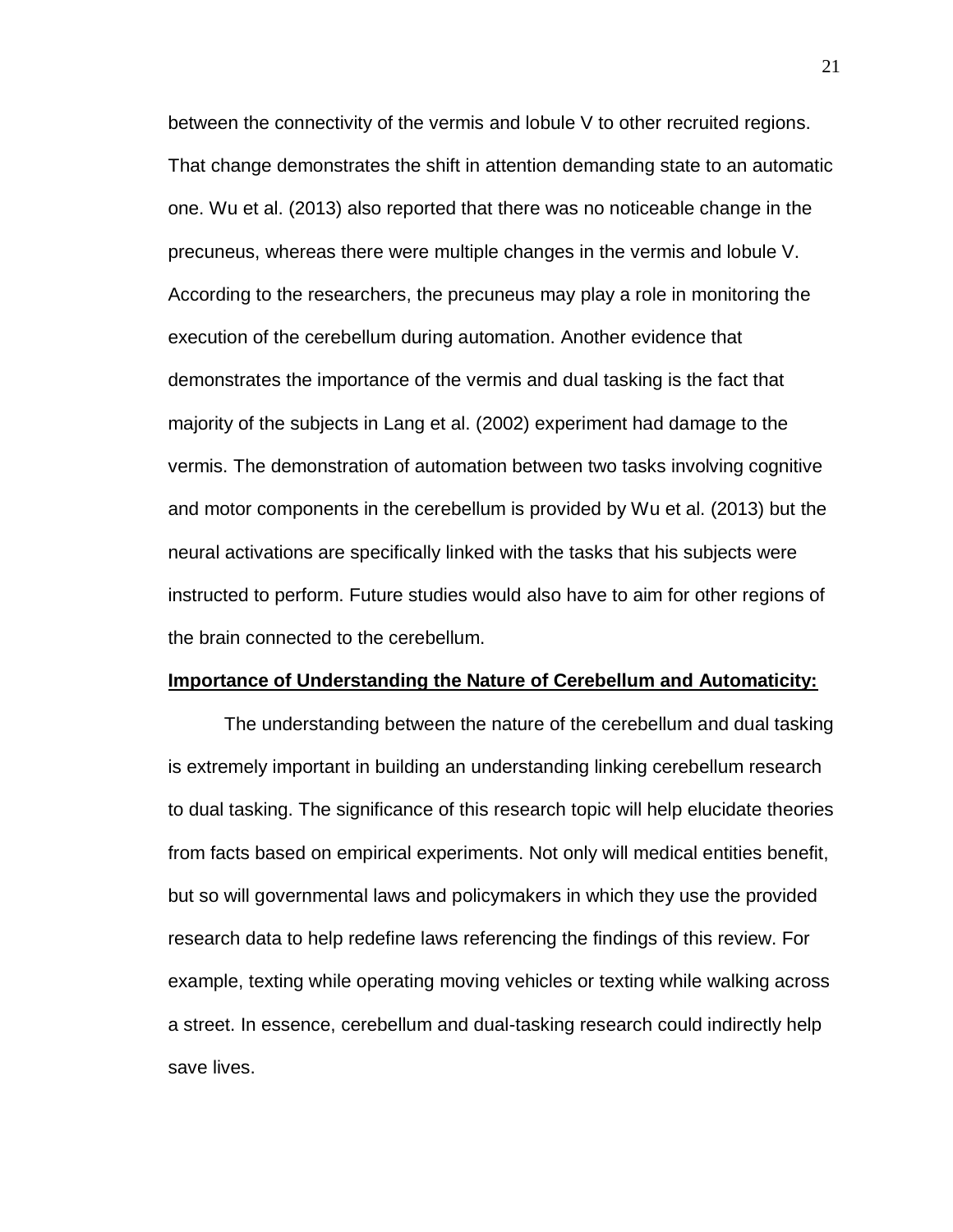When thinking about modern, fast-growing societies, one may immediately think of sophisticated technologies, complex infrastructures and multimilliondollar companies. The advent of vehicles has been so ingrained in our daily routines; we take our driving privileges for granted. Unfortunately, with what we have become greatly accustomed to, it is easy to overlook one of the most dangerous things we do in our everyday lives; driving a car. The cerebellum's involvement in dual tasking plays a vital role in driving. When driving a vehicle, the details of the movements required to apply the brake and accelerate is not pronounced to an experienced driver. The movements are almost reflexive and therefore, the attention of the driver is explicitly directed towards the surroundings. As shown in the previous studies of this review, the cerebellum's involvement with automaticity may alleviate the bottleneck effect caused by central decision on directing attention (Sigman and Dehaene, 2008).

Automaticity may seem convenient and can be utilized effortlessly and efficiently but it also poses hidden risks. For instance, there are many people that text while driving and do not know the potential dangers they are immersing themselves in. Understanding factors that may affect the performance involving the cerebellum gives society a broader perceptive of the many possibilities behind dual tasking and the potential dangers that may be involved. While driving and texting, one can be presented with negative perturbation, such as a deer running in the road or an unexpected, abrupt stop by the car in front. One can instinctively react to the perturbation as it appears. On the other hand, the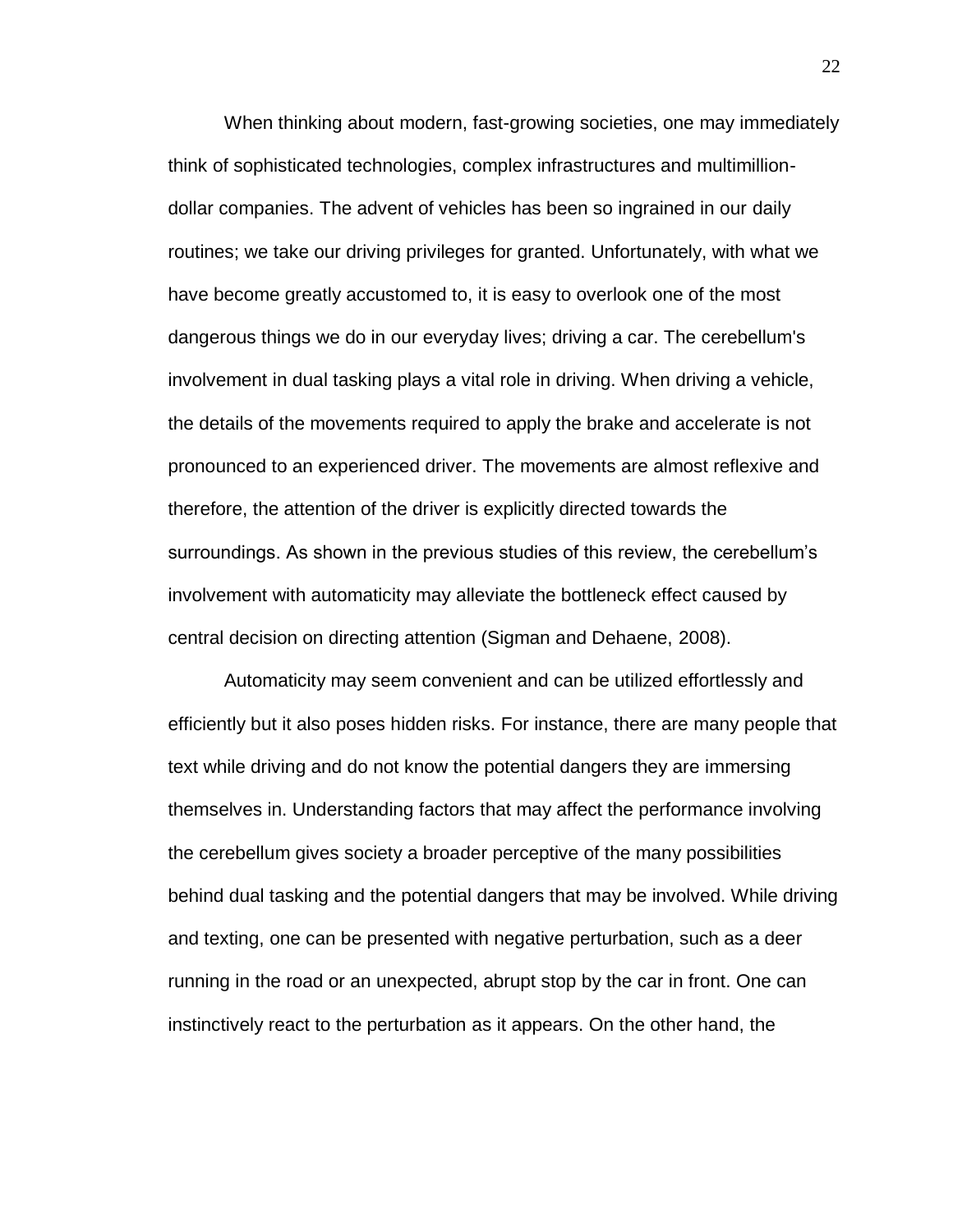perturbation may be considered too large of an error size (Criscrimagna-Hemminger et al. 2009) and cause an accident.

Due to these possible dangers, lawmakers have banned driving and texting on a cellular phone. According to the Governor Highway Safety Association (2013), the first state to pass a texting ban was Washington in 2007 and now there are currently 39 states that prohibit texting while driving. Furthermore, texting while walking can also be dangerous for the same reasons. Recently, texting while walking has been banned in Fort Lee, New Jersey (Ngak, 2012).

## **Conclusion:**

People perform multiple tasks involving motor and cognitive functions everyday. The cerebellum plays a significant role in regards to the learning of movements, and is critical in switching learned motor tasks into a more automatic stage through repetition or practice. An essential characteristic of automaticity is the capability to perform a task with minimal or no interference from a second task. It is hypothesized that while performing two tasks automatically the cerebellum's involvement with the cognitive functions is connected with other regions of the brain. Future investigators would have to prove this speculation by researching the functional interaction between the cerebellum and only cognitive regions of the brain during automation.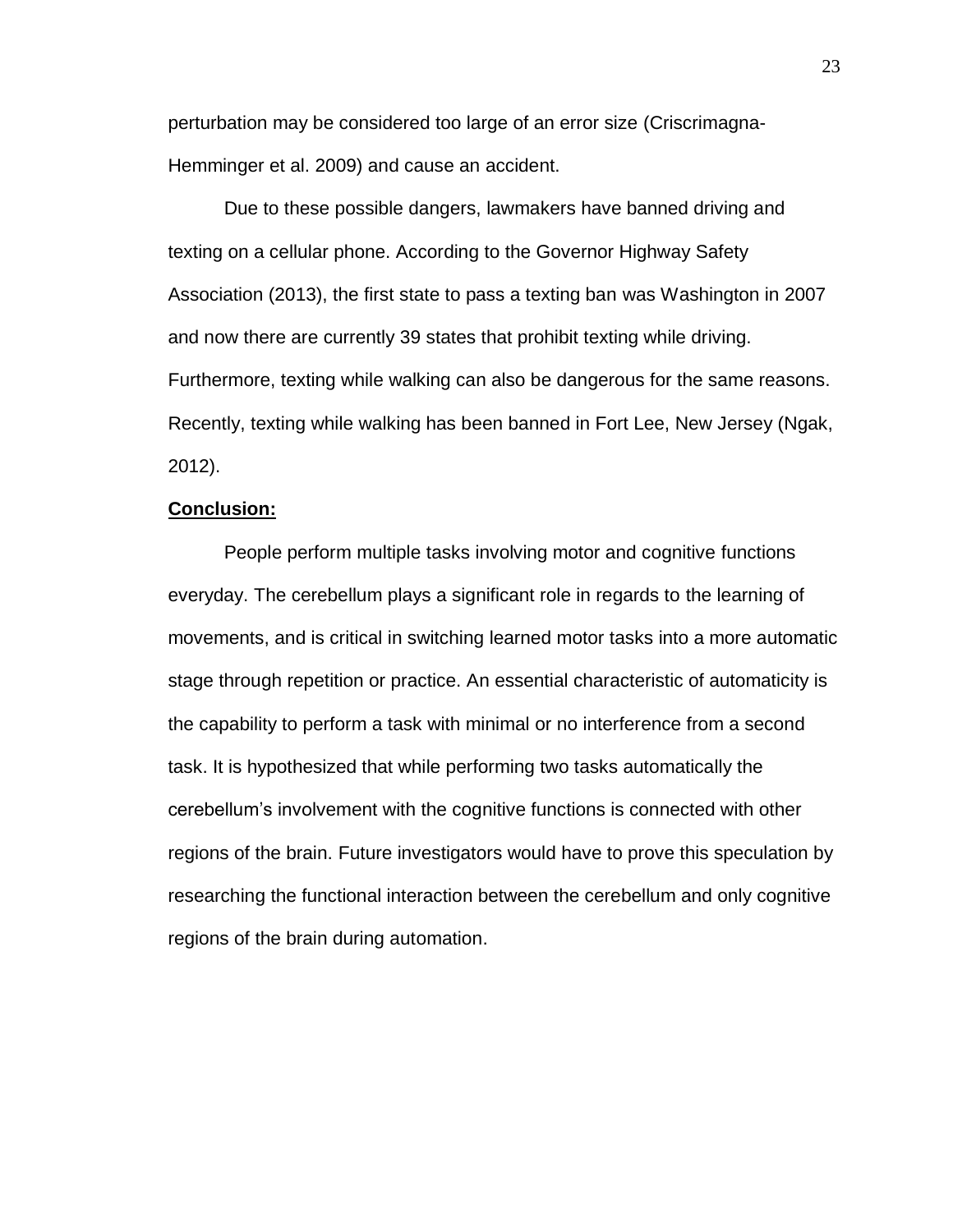# **Reference:**

- Albert, N. B., Robertson E. M.,& Miall, C., R. (2009). Report: the resting human brain and motor learning. *Current Biology,* 191023-1027. doi:10.1016/j.cub.2009.04.028
- Aramaki, Y., Osu, R., & Sadato, N. (2010). Resource-demanding versus costeffective bimanual interaction in the brain. *Experimental Brain Research, 203*(2), 407-418. doi:10.1007/s00221-010-2244-0
- Balsters, J., & Ramnani, N. (2011). Cerebellar plasticity and the automation of first-order rules. *The Journal Of Neuroscience: The Official Journal Of The Society For Neuroscience, 31*(6), 2305-2312. doi:10.1523/JNEUROSCI.4358-10.2011
- Block, H. J., & Bastian, A. J. (2012)Cerebellar involvement in motor but not sensory adaptation. *Neuropsychologia,* 501766-1775. doi:10.1016/j.neuropsychologia. 2012.03.034
- Chenda Ngak (2012, May 14). Texting while walking banned in N.J. town. *CBS News.* Retrieved from http://www.cbsnews.com/8301-501465\_162- 57433581-501465/texting-while-walking-banned-in-n.j-town/
- Criscimagna-Hemminger, S. E., Bastian, A. J., & Shadmehr, R. (2010). Size of error affects cerebellar contributions to motor learning*. Journal Of Neurophysiology, 103*(4), 2275-2284. doi:10.1152/jn.00822.2009
- De Guio, F., Jacobson, S., Molteno, C., Jacobson, J., & Meintjes, E. (2012). Functional magnetic resonance imaging study comparing rhythmic finger tapping in children and adults. *Pediatric Neurology, 46*(2), 94-100. doi:10.1016/j.pediatrneurol. 2011.11.019
- Dean, P., & Porrill, J. (2008). Adaptive-filter models of the cerebellum: computational analysis. *Cerebellum, 7*(4), 567-571. doi:10.1007/s12311- 008-0067-3
- Governor Highway Safety Association (2013). Distracted driving laws. Retrieved from [http://www.ghsa.org/html/stateinfo/laws/cellphone\\_laws.html.](http://www.ghsa.org/html/stateinfo/laws/cellphone_laws.html)
- Lang, C., & Bastian, A. (2002). Cerebellar-damage impairs automaticity of a recently practiced movement. *Journal Of Neurophysiology, 87*(3), 1336 1347.